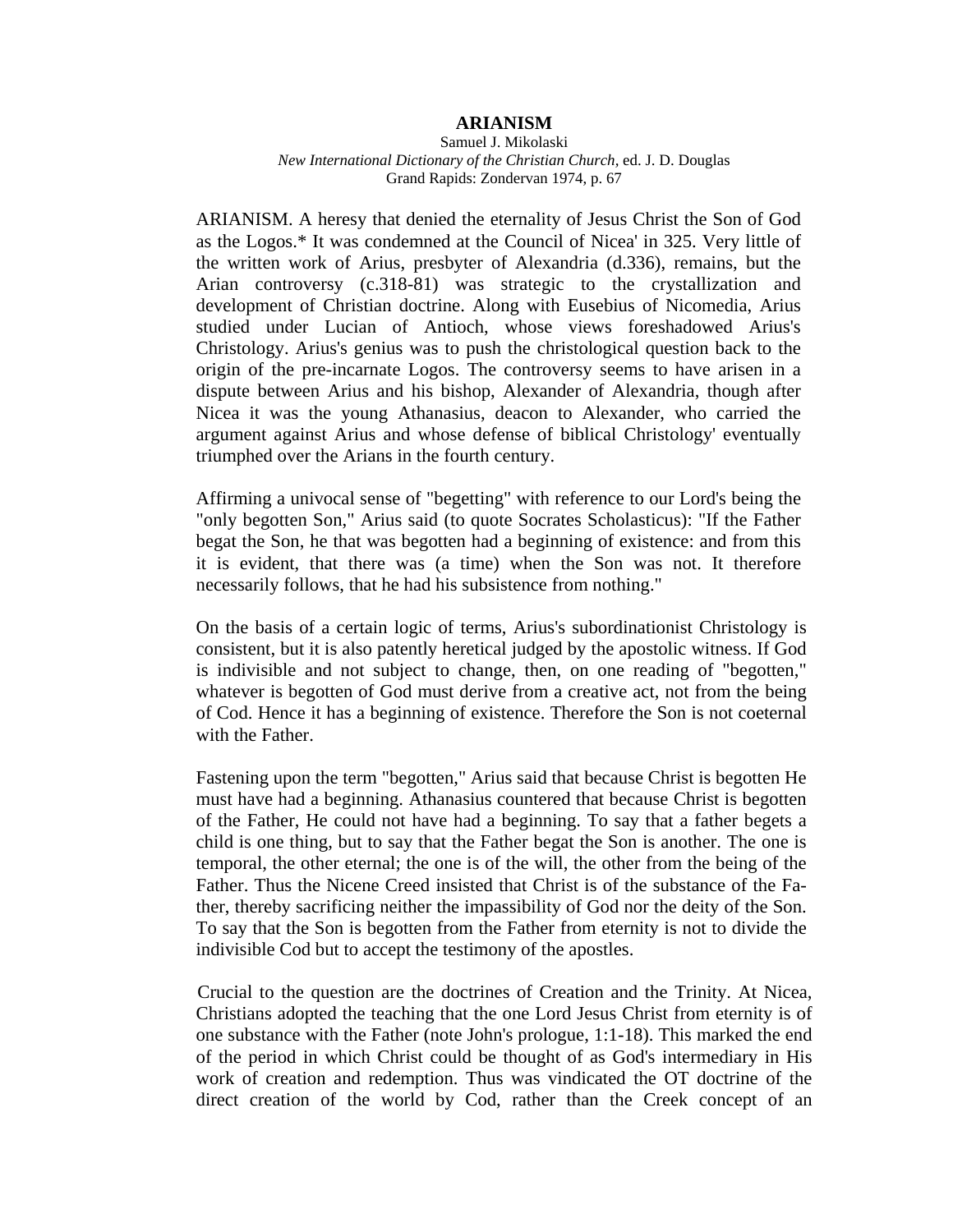intermediary or intermediaries who linked the world to God but not Cod to the world. The concept of intermediaries (as in Gnosticism) was formulated to overcome the antinomy of how God could be ingenerate and impassible yet act to create the world. Against Arius, Athanasius insisted there is no room in Christian thought for any being of intermediate status between Creator and creature, and because redemption is a divine prerogative, only God in Christ, not some intermediate being, could redeem.

The Arian controversy was protracted and involved many complicated documents circulated in the fourth century. The Arians achieved great popularity after the Council of Nicea, especially following the death of Constantine in 337, because his son and successor Constantius was fond of Arius (see separate articles on ANOMOEANS, and HOMOEANS). Eventually the force of Arian teaching was dissipated, though only through fierce struggle involving Athanasius. The Nicene Symbol was confirmed at the Council of Constantinople in 381.

The most noteworthy Arian-like Christology in modern times is the teaching of the Jehovah's Witnesses, who deny the eternality of the Son of God, the doctrine of the Trinity, and who, like Arius, posit the Logos as an intermediate being between the Creator and creation.

BIBLIOGRAPHY: Athanasius, *Orations Against the Arians* (1873) and *On the Incarnation of the Word of God* (1944); G.L. Prestige, *Fathers and Heretics*  (1940), chap. 6; H. Bettenson, *Documents of the Christian Church* (1946) and *Early Christian Fathers* (1956); E.R. Hardy, *Christology of the Later Fathers*  (1954); J.N.D. Kelly, *Early Christian Doctrines* (1958) and *Early Christian Creeds* (1960); B. Altaner, *Patrology* (1960).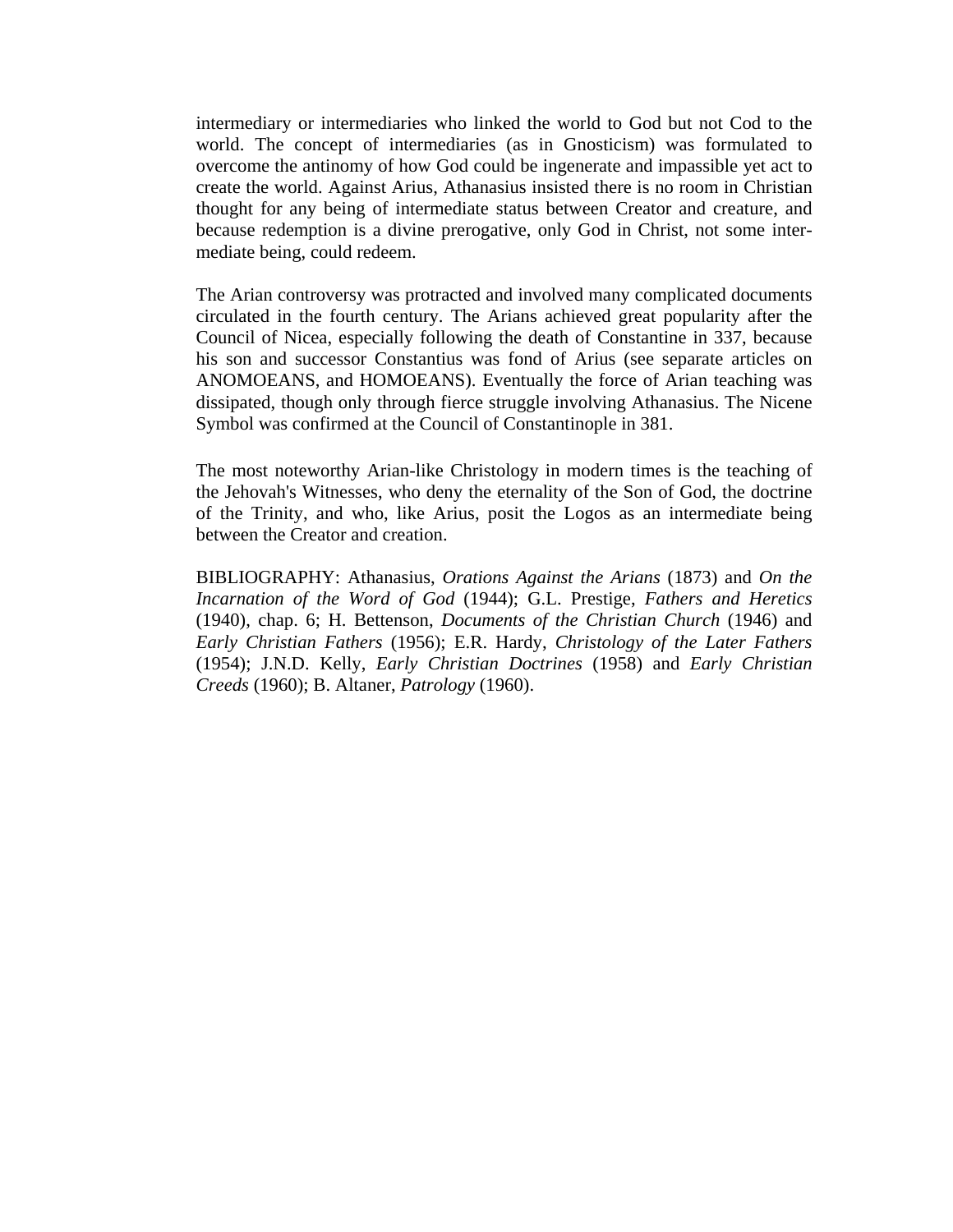### **ATHANASIAN CREED**

Samuel J. Mikolaski *New International Dictionary of the Christian Church,* ed. J. D. Douglas Grand Rapids: Zondervan 1974, p. 81

ATHANASIAN CREED. Two creeds need to be distinguished: (1) the Nicene Creed; (2) the Athanasian Creed or the *Quicunque Vult*, known also as the *Fides Catholica*.

How the latter became known as the Athanasian Creed (beyond the fact that it expresses Nicene sentiments) is unknown, but it was apparently written originally in Latin, then translated into Greek, and is later than Athanasius.' It has been widely used in the West among Anglicans (in the Book of Common Prayer), Catholics, and Protestants. The late medieval controversy between the East and the West on the double procession' of the Holy Spirit (that the Holy Spirit is from the Father and the Son) intensified its use in the liturgy of Western churches. But its use is now diminishing.

In the preface and conclusion, belief in the truths it declares is said to be necessary to salvation and it anathematizes divergent faith. It is made up of forty rhythmical sentences and is thus more a sermon or instructional hymn than a creed It expounds the doctrine of the Trinity and the divine relationships, the Incarnation, and the two natures of Christ, and includes statements about our Lord's work as Savior and [judge it](http://judge.it/) is a valuable compendium of orthodox faith and contains one of the best Christian confessions on the Trinity, *we worship one Cod in Trinity, and Trinity in unity; neither confounding the persons, nor dividing the substance.* 

As to its origin, Babcock suggests it be dated either in the latter half of the fourth or the fifth century, but not later than the sixth century. It seems to reflect Augustinian views or was known to him. Recently some attribute it to Ambrose, while others attribute it to writers from Gaul such as Hilary. The errors it opposes are primarily Arian, Apollinarian, and Sabellian, rather than Nestorian and Eutychian. Parallels between the *Quicunque Vult* and the letters sent from the Council of Constantinople in 382 seem to confirm the

period 381-428 as the time of its writing. It appears in the handbooks of certain Eastern Orthodox churches, including the Greek *Horologium* and Russian service books from the seventeenth century, but as translated from the Greek version omitting the *Filioque* clause

BIBLIOGRAPHY: F.J. Babcock, *History of the Creeds* (1930); J.F. Bethune-Baker, *Early History of Christian Doctrine* (1954); J.N.D. Kelly, *The Athanasian Creed* (1964).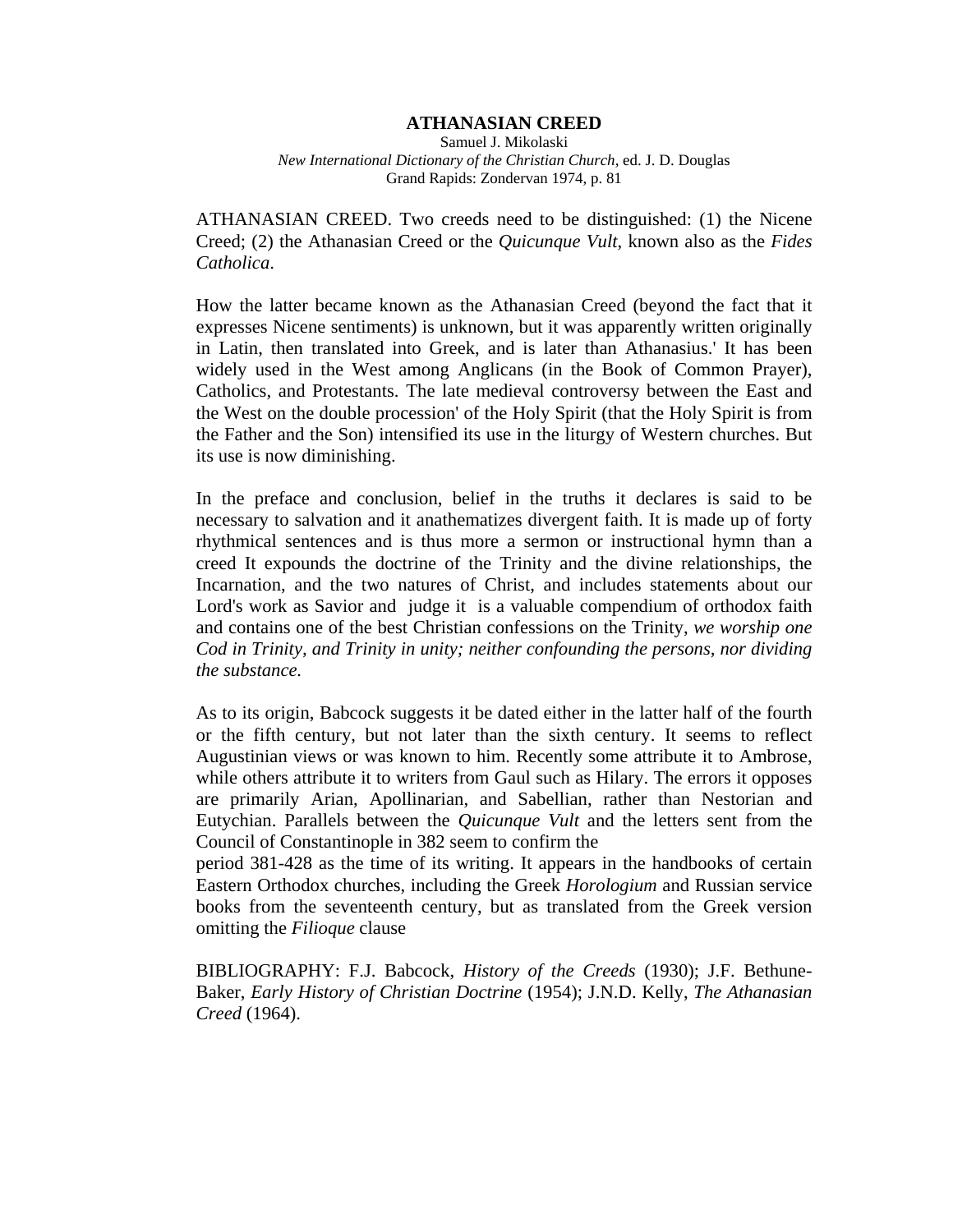## **ATHANASIUS**

Samuel J. Mikolaski *New International Dictionary of the Christian Church,* ed. J. D. Douglas Grand Rapids: Zondervan 1974, p. 57

ATHANASIUS (c.296-373). Champion of orthodoxy against Arianism. Born to wealthy parents, he was Egyptian by birth but Greek by education. In the excellent catechetical school of Alexandria he was deeply moved by the martyrdoms of Christians during the last persecutions and was profoundly influenced by Alexander, bishop of Alexandria, by whom he was ordained deacon. Of small stature but keen mind, Athanasius took no official part in the proceedings of the Council of Nicea (325), but as secretary to Alexander his notes, circulars, and encyclicals written on behalf of his bishop had an important effect on the outcome. He was a clear-minded and skilled theologian, a prolific writer with a journalist's instinct for the power of the pen, and a devout Christian-which endeared him to the large Christian public of Alexandria and the the vast majority of the clergy and monks of Egypt.

Athanasius contested Arius and the Arians during most of the fourth century. Arius taught that Christ the Logos was not the eternal Son of God, but a subordinate being, which view attacked the doctrines of the Trinity, the Creation, and redemption. Athanasius said the Scriptures teach the eternal Sonship of the Logos, the direct creation of the world by God, and the redemption of the world and men by God in Christ. On the Incarnation of the Word of God, written while Athanasius was in his twenties, expounds these truths.

Alexander died in 328, and by public demand Athanasius was enthroned as bishop when he was only thirty-three. The victory at Nicea remained in political jeopardy for two generations, and Athanasius was the focal point of Arian attack. Arianism had a wide following in the empire and also the sympathies of Constantius, Constantine's successor in 337. The history ofthe Church in the fourth century parallels the events of Athanasius's life and his public ministry. He was hounded through five exiles embracing seventeen years of flight and hiding, not only among the monks of the desert, but often in Alexandria where he was shielded by the people. During one exile, at Rome in 339, he established firm links with the Western Church which supported his cause. His later years were spent peacefully at Alexandria. G.L. Prestige declares that almost single-handedly Athanasius saved the Church from pagan intellectualism, that "by his tenacity and vision in preaching one God and Saviour, he had preserved from dissolution the unity and integrity of the Christian faith."

The volume and scope of his writings is impressive. *Contra Gentes*, a refutation of paganism, and *de Incarnatione*, the exposition of the incarnation and work of Christ, were both written early (c.318) and are really two parts of one work. *De Decretis* and *Expositio Fidei* are also important doctrinal writings. The polemical and historical essays include *Apologia Contra Arianos*, *ad Episcopos Aegypti*, and *de Synodis*. He wrote many commentaries on biblical books. There are numerous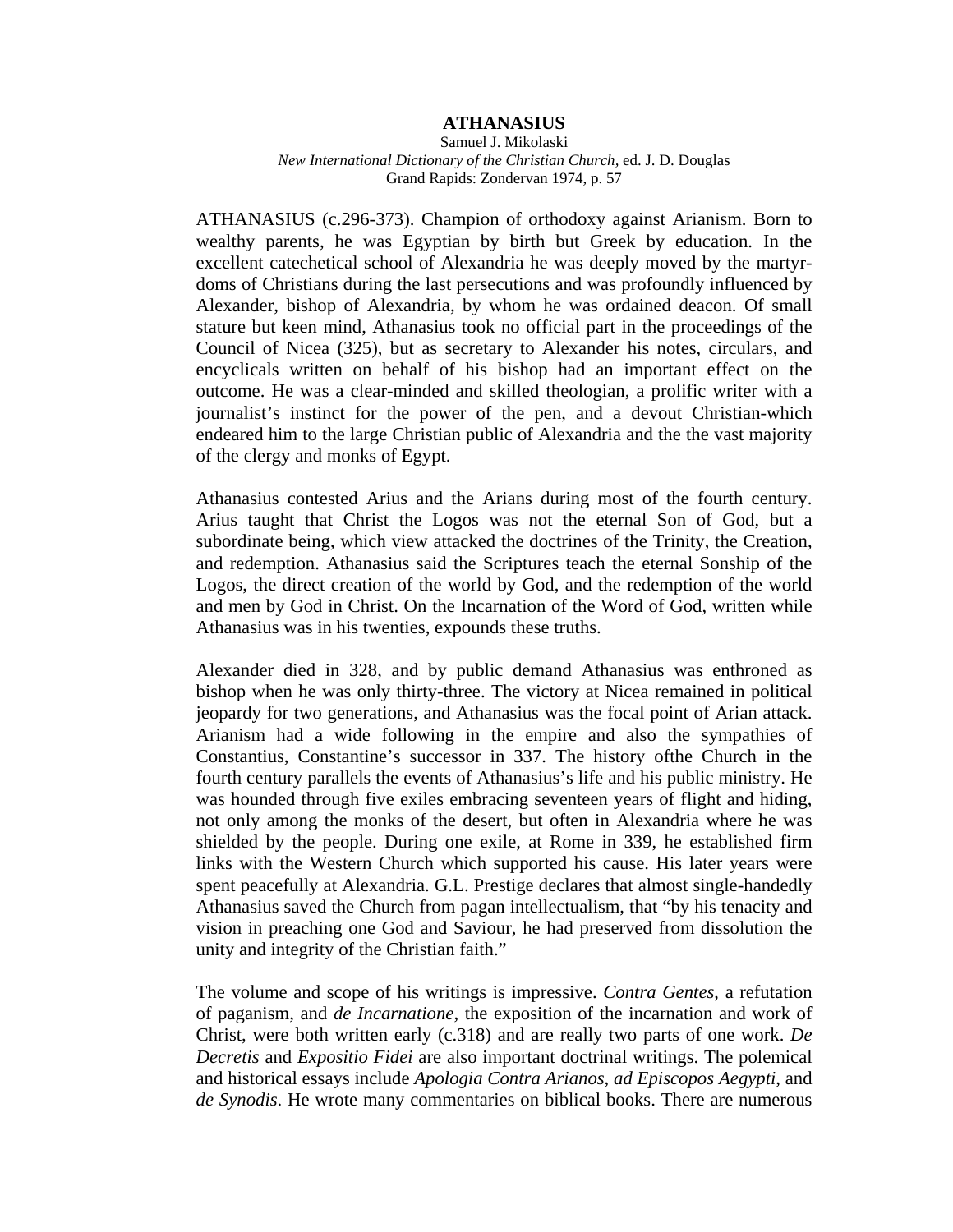other writings, including letters, many of which are readily accessible (*The Nicene and Post Nicene Fathers*, Series 2, IV). Key doctrines which he discusses include Creation, the Incarnation, the Holy Spirit and the Trinity, the work of Christ, and baptism and the Eucharist. Athanasius greatly influenced the monastic movement, especially in Egypt.

See also ATHANASIAN CREED and CHRISTOLOGY. *Patrology*, III (1966).

BIBLIOGRAPHY: G.L. Prestige, *Fathers and Heretics* (1940); E.R. Hardy, *Christology of the Later Fathers* (1954); H.E.W. Turner, *The Pattern of Christian Truth* (1954); J.N.D. Kelly, *Early Christian Doctrines* (1958); B. Altaner, *Patrology* (1960); J. Quasten,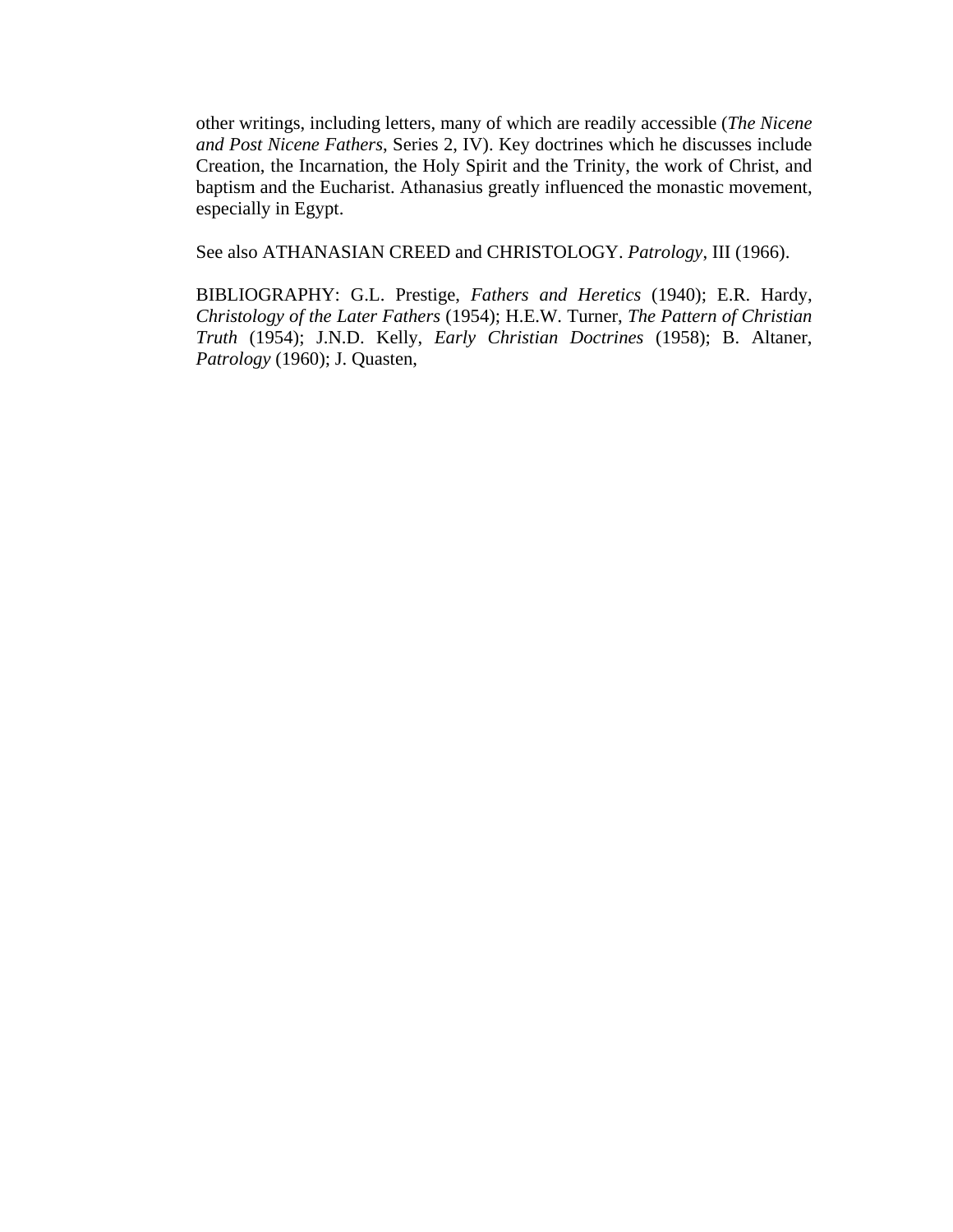# **GOD'S IDENTITY AND NATURE IN RELATION TO THE CREATED ORDER IN ATHENAGORAS'** *PLEA*

Samuel J. Mikolaski

Notes for the Conference of the Alliance of Confessing Evangelicals on "Classical Theism, Criticism and Construction" Colorado Springs, June 7-10, 2000

[Greek readers will excuse my insertion of transliterated Greek. I hope that the omission of accents and breathings will not mitigate against the clarity with which Athenagoras wrote.]

 Athenagoras presents (c. 175-77 A.D.) a remarkably insightful, biblically based understanding of the divine nature and attributes. He reflects keen awareness of the Greek philosophical traditions, especially the Stoicism of Marcus Aurelius to whom he writes. He contrasts Christian understanding with the classical religious traditions and then cites corroborating perspectives from among the best of the classical metaphysicians.

 Athenagoras addresses three charges brought against Christians: (1) Atheism, because Christians denied the gods. (2) Cannibalism, because Christians met to partake of the body and blood of Christ. (3) Debauched sexual intercourse, rumored to take place in their private, eucharistic feasts. My comments will focus on his refutation of the atheism charge because it is here that he expounds his understanding of the divine nature in contrast to idolatry. His perspective underlies refutation of the remaining charges, as well as his essay *The Resurrection of the Dead,* but his reply to the atheism charge conveys the core of his thought.

He mocks idolatry as irrational. The philosophers rejected demeaning hearsay about the antics of the gods (#5). Nevertheless, each of the gods had a beginning. Each is a thing. Each is created and corruptible, hence is not, and cannot be, uncreated and eternal.

 Fables about the gods demonstrate their passibility. Anger, wrath, lust, procreation, vanity, grief, joy are attributed to them. They are corruptible beings. They are corporeal, changeable, finite. Those who pretend to love such gods are in fact atheists, he says. Attempts to correlate key gods to the elements of nature simply reinforce his argument. God must by nature transcend the elements, for all elements will be destroyed by fire (#22).

 The gods cannot act; others act in the name of each idol (#23). The multitudes uncritically accept myths about the gods. And if philosophers such as Plato employ the myth of Zeus (as Creator) they do so simply as a vehicle to convey to everyone the concept of a Creator.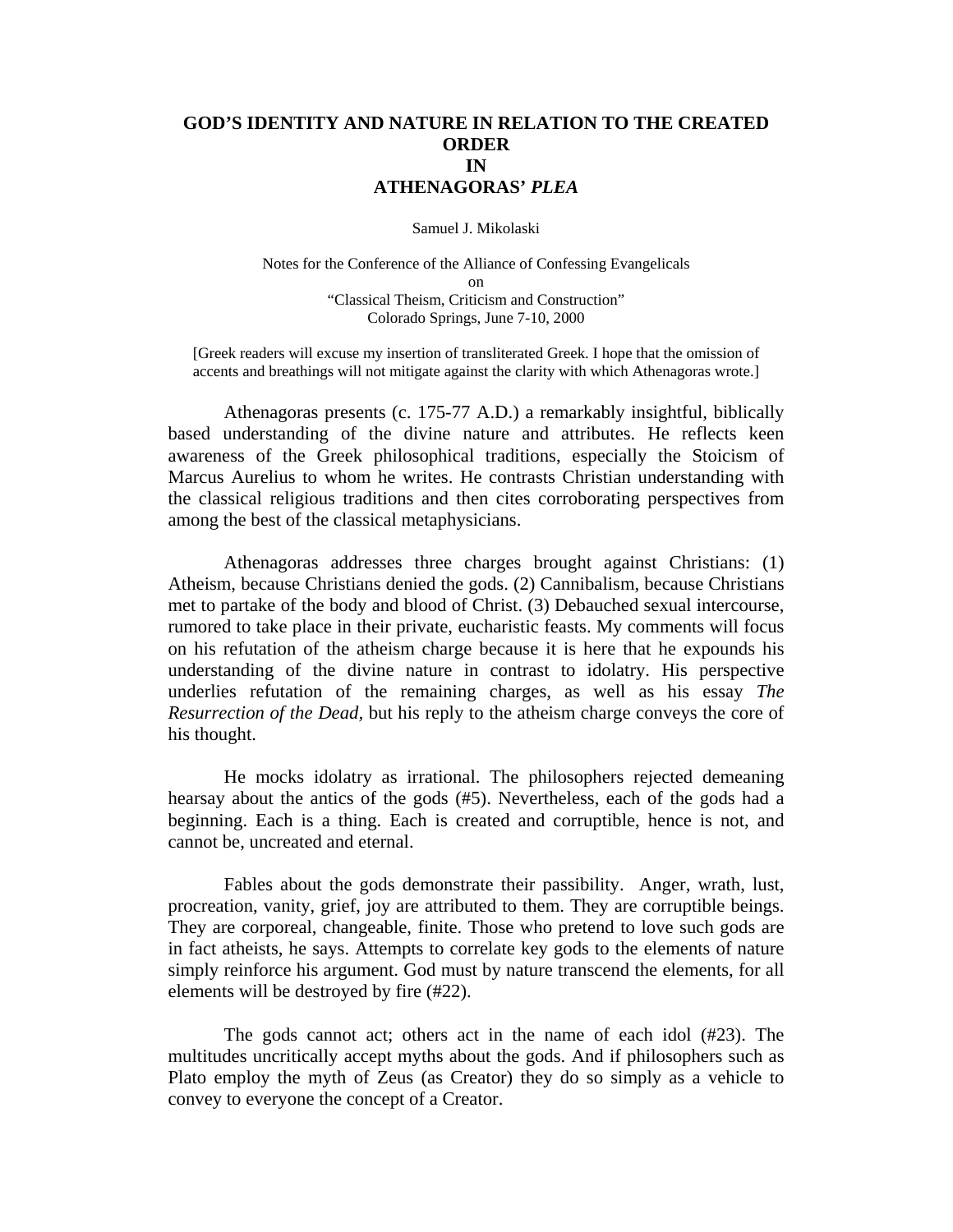Powers which pervade nature are not gods, but spirit agents who have been entrusted with administrative responsibilities, some of whom rebelled, led by the (created) Prince of Matter (#24). This Prince rules and governs in opposition to God's goodness. God gave them free will, just as he gave free will to men.

 The gods were originally men (#28). They represent the irrational powers of the soul and are mixtures of matter and spirit, but cannot be the transcendent Father and Maker of the universe (#27). If the doctrine about the gods is false, then to reverence them is superfluous(#30).

## **Philosophical Corroboration**

 Athenagoras goes to great lengths to justify Christian belief in a single, transcendent Creator by citing the metaphysical insights of the classical Greek philosophers. He makes his case in such a way as to parallel Christian understanding with key elements of Stoic metaphysics, a tactic aimed to win respect for Christians from Marcus Aurelius.

Euripides (#5) employs Zeus to present the invisible divinity who governs the world by Spirit, namely, God. Sophocles agrees; there is one God, one alone. The Pythagorean attempt (#6) to mathematically identify infinity points to God as conceptually transcendent over matter. Plato, especially, argued that the Father and Maker of the universe is the single, good, uncaused cause, himself uncreated and eternal, the fashioner of the sub-deities, of souls, and of life itself. Aristotle extends this to an immanent causal principle, itself unmoved, which moves all else. He cites Marcus Aurelius' Stoicism. Like Euripides who said that Zeus represents the dynamic, fervid aspect of matter, Stoics speak of the causal force, pre-determined by the divine principle according to fate; however, Athenagoras does not say how the divine action occurs.

 He concludes (#7): the ancient metaphysicans affirmed the unity of God; the divine as the first, singular principle of the universe, whose divinely established pattern in nature we follow either willingly or unwillingly.

## **The Christian Theological Foundation**

We too affirm that he who arranged  $(diakosmh,sant)$  this universe is God (7)..

His key-feature argument is the rational, self-evident distinction drawn by the metaphysicians between the divine as being essentially uncreated and eternal, and matter as being essentially created and perishable (#4). Transcendental divine reality is grasped only by pure mind and intelligence. Christian teaching professes belief in:

(a) one God (*e,[*na qeo,*n*).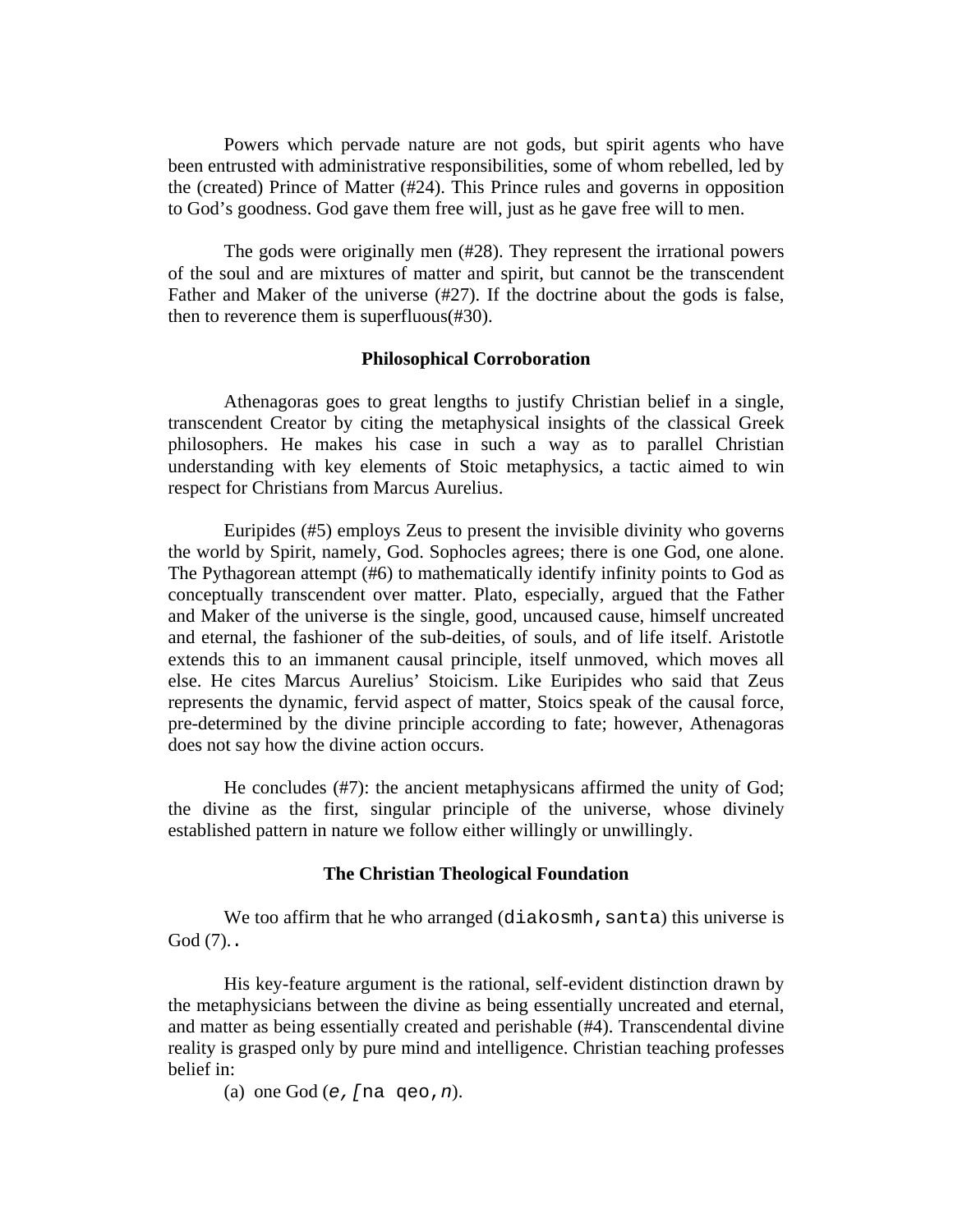- (b) who made the universe (*to/u panto.õ poihth,n*).
- (c) who is himself uncreated (*avuton men ovugeno,menon*).
- (d) who made all things through his Word (*par' avutou/ lógou pepoihkóta*).
- (e) for that which is does not come into existence, only what is not, (o[*ti tò o;n ovu givvetai avlla. to. mh. o;n*).

 The metaphysicians proceeded by rational conjecture, driven by the sympathy of the soul with the divine, which was a sagacious, bright guess based upon experience and insight. This is as far as they could go *deigning not to learn about God from God*. But Christians claim another source of truth, namely, prophetic witness to know truly (*o;ntwj*) by means of that which is generated (*evpefwnh,kasi*) by the divine Spirit (*o[i pne.umati evnqe,w*) who spoke through the prophets as through the instrumentality (*o..,rgana*) of the apprehending senses. Truth about God is based upon revelation engendered by God's Spirit, attested to by prophetic witness (the Scriptures). He appeals to Marcus Aurelius who professes devotion to the true, transcendent deity to see how foolish it would be to demand that Christians abandon belief in the transcendent God of the universe.

 What conclusions does Athenagoras draw from his review of the classical traditions and the Christian claim to revealed truth (#8)?

 First, God does not, and cannot, consist of parts (*ovuk a;ra sunestw.j evk merw/n*). He is, uncreated (*avge,nhtoj*), impassible (*avpaqh.j*), indivisible (*avdiai,repoj*).

 Second, God is transcendent; he is above all created things (i.e., his reality is not contingent upon the material universe).

 Third, God retains the world in his forethought and providence (*pronoi,a*), having in mind a design and purpose. Nature does not function fortuitously. By means of this proposition Athenagoras draws to his side Stoic thought, against the Epicurean thesis of reality as the product of chance collocations of atoms.

 Fourth, there can be no second (or third, or fourth…) God. God fills (*peplhrwko,toj*) all things. God is omnipresent. He occupies all space. Therefore a second God can be nowhere.

 Fifth, creation, forethought and providence belong together. If God does not create nor exercise providence then, Athenagoras says, he is nowhere.

 There can therefore logically be but one God, one God alone, Creator of the world. These truths have already been grasped by rational insight and are confirmed by the inspired biblical voices. Christians acknowledge (#10):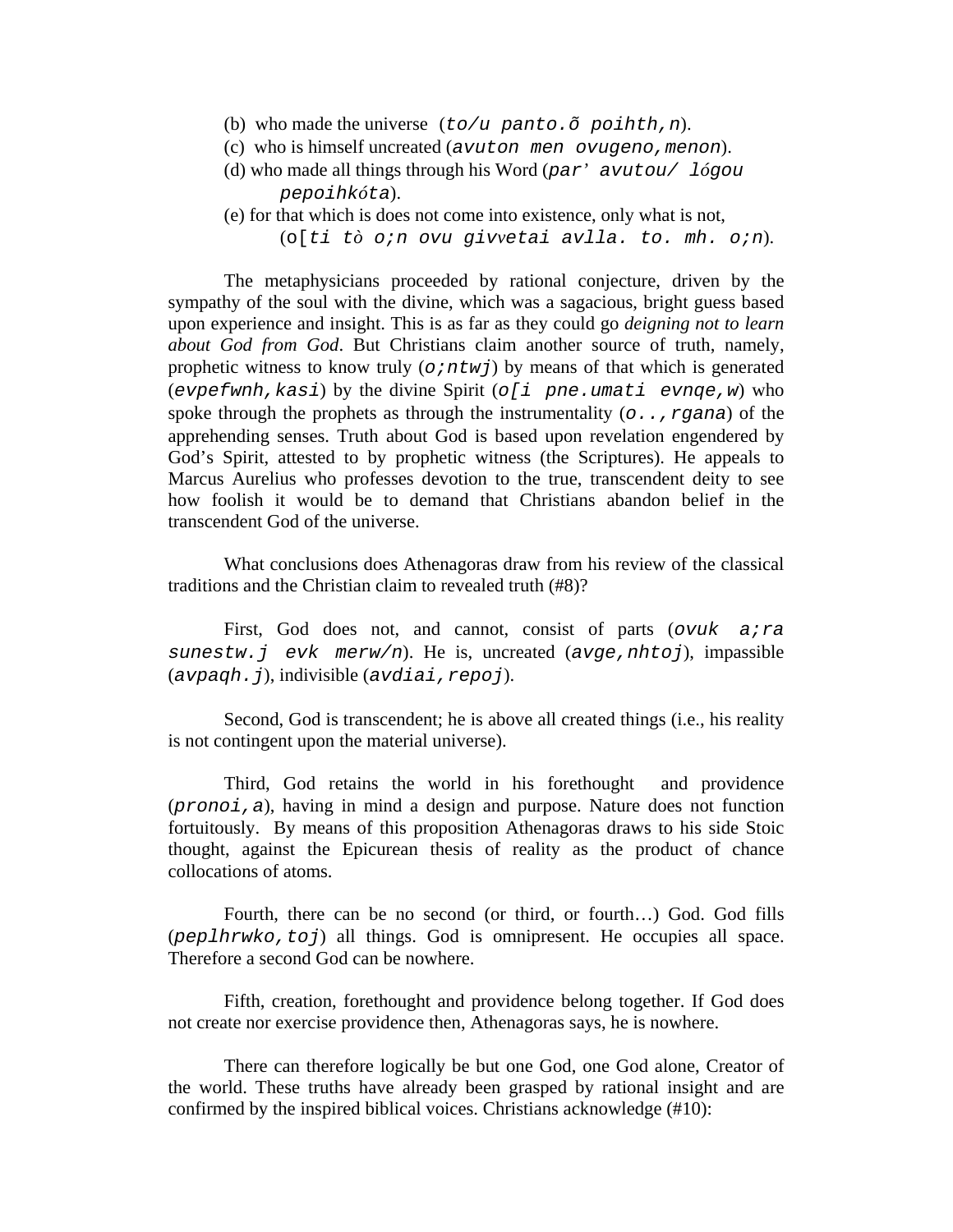one God (*e;na*) the uncreated (*to.n avge.neton*) eternal (*kai. a;idion*) invisible (*kai. a[oraton*) impassible (*kai. avpaqh/*) incomprehensible (*kai. avkata,lhpton*) illimitable (*kai. avcw,rhton*)

 The truth about God is grasped only by mind (*vw*/ and reason (*lovgw*). God is encompassed by light, and beauty, and spirit, and power. These insights are confirmed by the Scriptural revelation (he cites *Ex.* 20:2-3; *Is*. 43:10-11, 44:6, 66:1).

 There follows a trinitarian statement as to God's relationship to the created order (the trinity is eternal, he says; the trinity is not a derivative of God's relationship to the created order):

> By him (God) all things were created through his Word (*par' avuto/u lo,gou*) and set in order (*kai. diakeko,smhtai*) and are held together (*kai. sugkratei/tai*).

 We think that God has a Son (which is not stupid to say because we don't think of Father and Son like the pagan fictions which represent the gods as no better than men).

> The Son of God is the Word of the Father (lo,goj tou/ patro.j) in idea (evn ivde,a) and actualization (kai. evnergei,a).

I have rendered as *actualization* in the foregoing rather than the traditional *power.*  Athenagoras means *full reality.* So in Aristotle (*Meta.* 1048a26; 1042b10; 1050a22), and Paul (*Galatians* 2:8).

> For by him (pro.j avutou/) and through him (kai. di'avutou/) were all things made (pa, nta evge, neto).

He came forth to give form  $(i \nabla \cdot \mathbf{d})$ and to be the actualization of  $(kai. even c. area)$ all material things.

All things, he adds, were made through the Son and by the Son.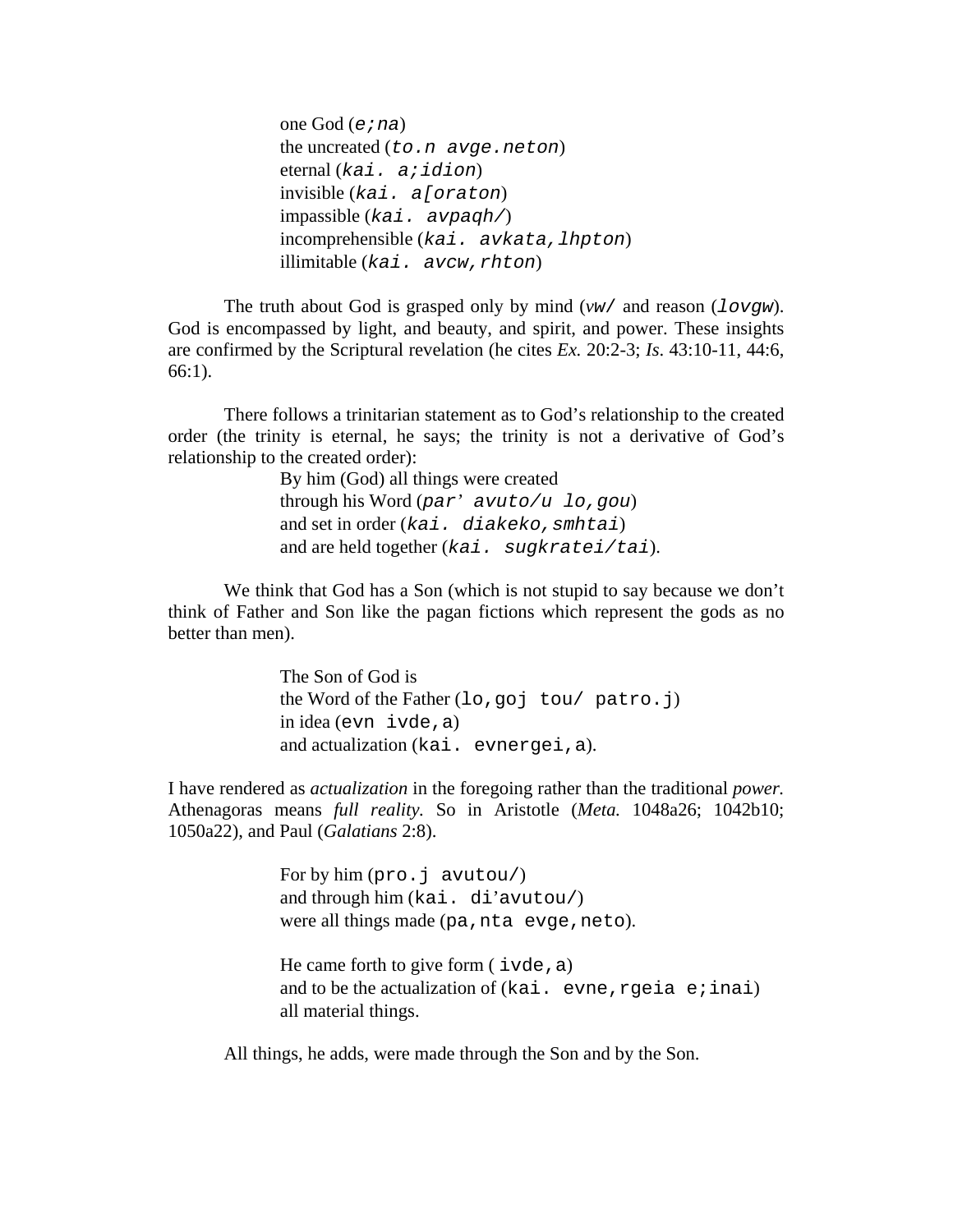He then gives a splendid statement of trinitarian co-inherence: *And as the Son is in the Father* (the being of the Son is in the Father) *and the Father is in the Son* (the being of the Son is in the Father*) in the unity and power of* (the) *Spirit, the Son of God is the mind and word* (*no/uj kai. lo,goj tou/ patro,j ~o u`ioj to/u qeo/u*) *of the Father.* 

 Athenagoras' explanation of the Son's nature which follows in #10 is not pertinent to my main consideration in these notes, only to add that the *function* of the Son as Creator is stated as: giving form and actuality to all material things, which, as pure matter, are formless and inert. This prophetically revealed truth points to the Holy Spirit's reality as the divine effluence who actualizes the creative task, aided by angels and other ministers created by God.

 Summary: God made the world and he made us. He rules humanity. He is the great Judge to whom we shall all answer (#12). As Creator he holds the world together (*sume,conta*) and watches (*evpopte,uonta*) over the world with understanding (*evpisth,mh*) and skill (*te,cnh*) as an overseer. On this foundation of the truth Christians must logically reject the nations' gods, but they are not therefore atheists and should not be persecuted. It follows therefore that it is not the world in all its beauty that should be worshipped, but its Maker (#16)

#### **God's Relationship to the World**

 Athenagoras strongly affirms the divine aseity. God did not create the world because he needed it, for God is in himself complete (is himself everything to himself: *pa,nta ga.r o` qeo,j evstin avuto.j ~autw/*) unapproachable light (cf. *1 Timothy* 6:16), a perfect (complete) world, spirit, power, reason (#16).

 What, then, of the world? It is an instrument in tune, moving in harmony (organic rhythm). God is the cause of the body's motion, impassible Spirit moving the passible elements in all their artistry. And if the gods represent powers of nature, this means that originally they did not exist. We must therefore distinguish between God who is uncreated and eternal and things which are created and corruptible (#19).

 He hypothesizes: suppose we grant the Stoics their two principles: (a) providence (*h` pro,noia*) which is active and governing; and, (b) matter (*h` u`lh*), which is passive and changeable. It follows that the gods are not essential being (i.e., self-existent) but are created, and reflect all the passions of mortals.

 How are we to understand providence as *active* (*o`rasthri,ou*) and governing (*katarcome,nou*) by way of contrast with the four material elements which key gods represent (#22-23: Zeus, fire; Hera, matter; Adoneus, air; Nestor, water)? The one true God is transcendent, self-existent, eternal and immanent. To what purpose or purposes are God's actions in creation and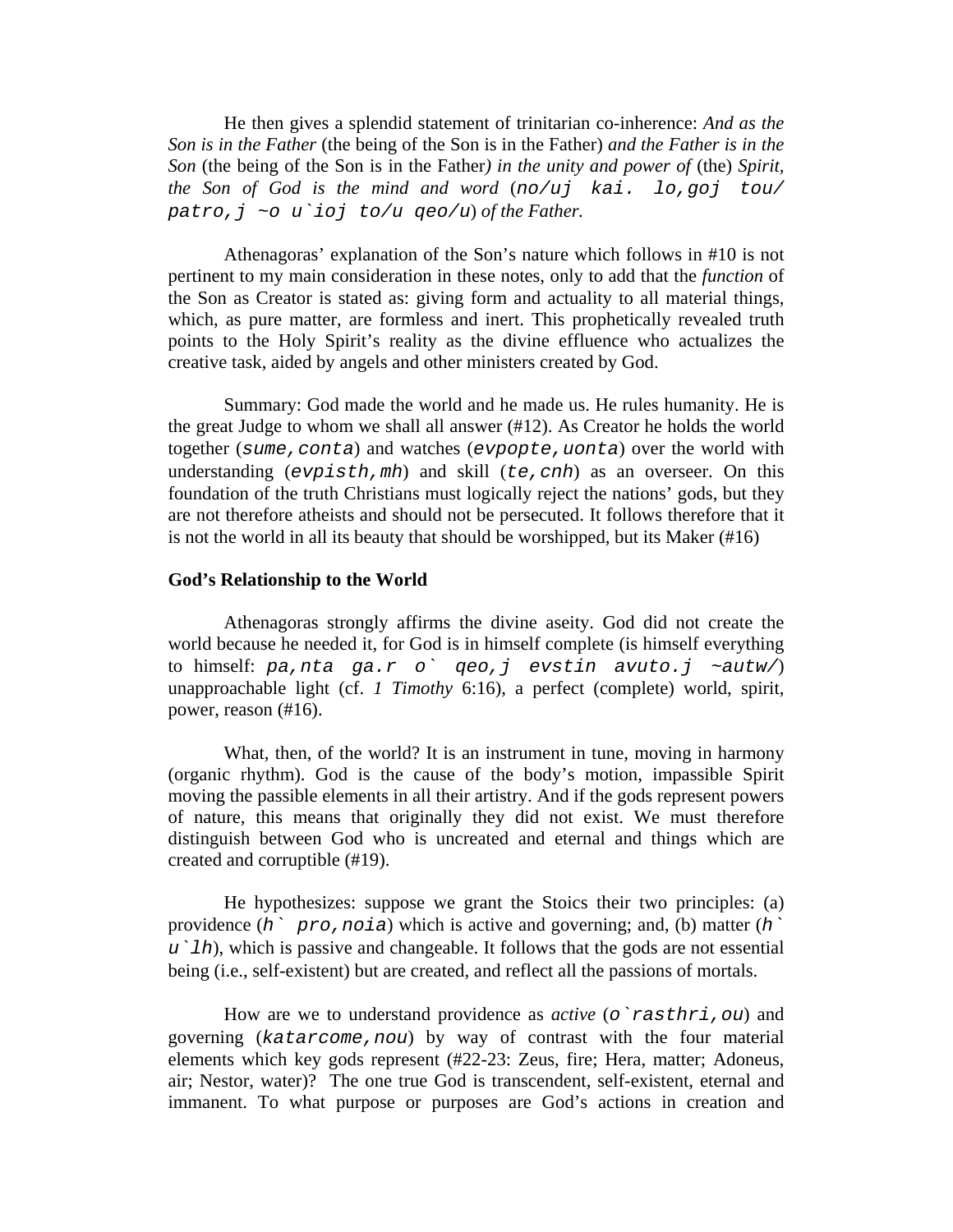providence directed? To what end? Athenagoras' answer appears to be freedom, the freedom which is a key feature element of personhood. God did not intend that this freedom should be subverted, as the Prince of Matter (the Devil) and his cohorts have done (#25). God gave humanity freedom to choose between good and evil, the same freedom which the Prince of Matter had subverted (*auvqai,retoi o`h. gego,nasin u`po. tou/ qeou*/.

God's providence functions in two ways: general and particular.

 First, all things are subject to God's eternal providence. These are what we call "laws of nature" – the normal functioning of the natural order, whether we will to submit to it or not. He cites Euripides: *The earth, let willingness move her or not, must herbs produce, and thus sustain my flocks.* Athenagoras calls this *God's providential law of reason* (*no,mou lo,gou prooume,nwn*).

 Second, particular providence, which relates to particular spirits, the individually deserving. This focuses upon the reality of freedom and its use by individual spirits. In the case of men this is due to internal and external influences brought on by the fallen, opposing forces: the principle of matter (a materialistic, purely behavioral view of human nature) in contrast to the principle of harmony with the divine (true freedom). The reality of the world is that it reflects a divine order, not blind fate. God by his providence knows what he is doing, although Athenagoras does not say how God works in nature by his Spirit (any more than we are able to say).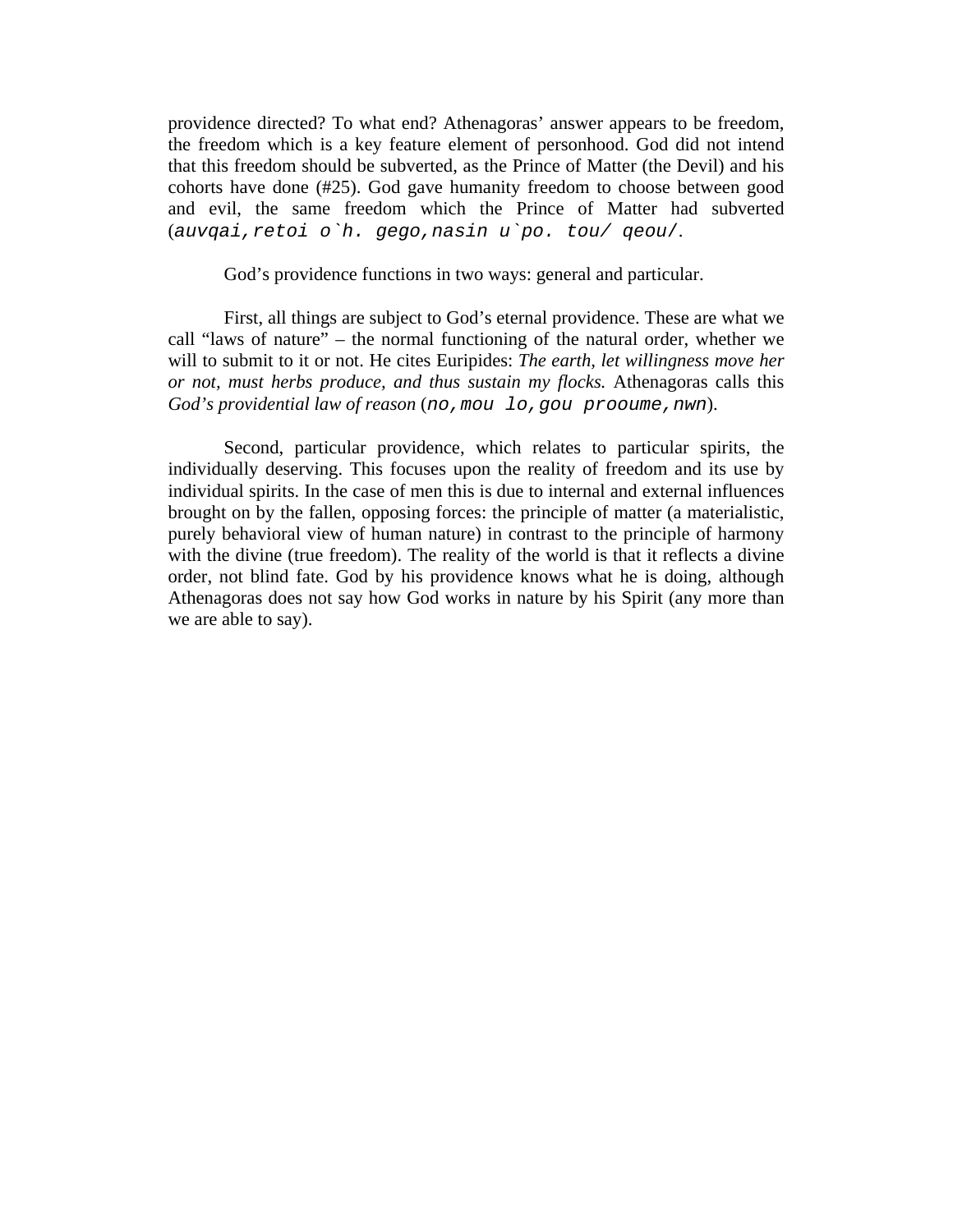### **DEAR MR. EMPEROR**

An essay on Athenagoras, c. 175 A.D. Samuel J. Mikolaski *Canadian Baptist,* September 1984 *Atlantic Baptist*, September-October 1984

[This is the second of three articles by Samuel J. Mikolaski, Pioneer McDonald Professor of Baptist Studies, Carey Hall, University of British Columbia. They were co-jointly published with *The Atlantic Baptist*. The three articles during 1984 on the faith of early Christians are: Diognetus (July-August), Athenagoras (September), and Clement of Rome (October/November.]

Every Christian high school and college student in Canada should know about Athenagoras. Paul observed, "You don't see many philosophical or ruling class types, nor many aristocrats" among Christians, as the Christian faith began to spread in the Roman empire (1 Cor. 1: 21-29). However, Athenagoras is surely an exception Paul would have welcomed.

Today, Athenagoras would be teaching philosophy in a good university. He was an Athenian, and Athens was famous for its schools. He became a Christian. He wrote a "Plea" on behalf of Christians to the emperor, Marcus Aurelius, which was probably submitted to him on the occasion of a royal visit to Athens around A.D. 175 or 177, only about 80 years after the death of the last living apostle. Athenagoras' submission is the best and clearest of early Christian statements about the nature and reasonableness of Christian faith. If Western society is becoming increasingly pagan, then this "Plea" bears careful study to ascertain distinctive features of Christian faith which might appeal to modern secular minds.

Marcus Aurelius was an exceptionally enlightened emperor. He remains to this day one of the greatest of the Stoic philosophers (see end note). Stoic philosophy was a prominent metaphysical and ethical system of ancient times, teaching that the universe is pervaded by the divine world reason, and that everything has its place in a fixed, rational order of things. The chief end of man is to know his place in the universe and to accept it with equilibrium. At the time that Athenagoras wrote, Stoic philosophy had an unbroken history of five centuries.

## *Plea for Justice*

Athenagoras pleads first for justice. He appeals to the urbane, cosmopolitan emperor to recognize, in light of the different laws and customs within the Roman empire, that Christians deserve toleration. He says of justice within the empire, "No one is hindered by law or fear of punishment from devotion to his ancestral ways, even if they are ridiculous." He adds that men ought not to be punished because they bear a name (such as Christian); rather, "It is wrongdoing which merits penalty and punishment." Indeed, Christians have learned not only not to return blow for blow, he says, but to be kind to those who oppress them and who pour out unfounded accusations against them.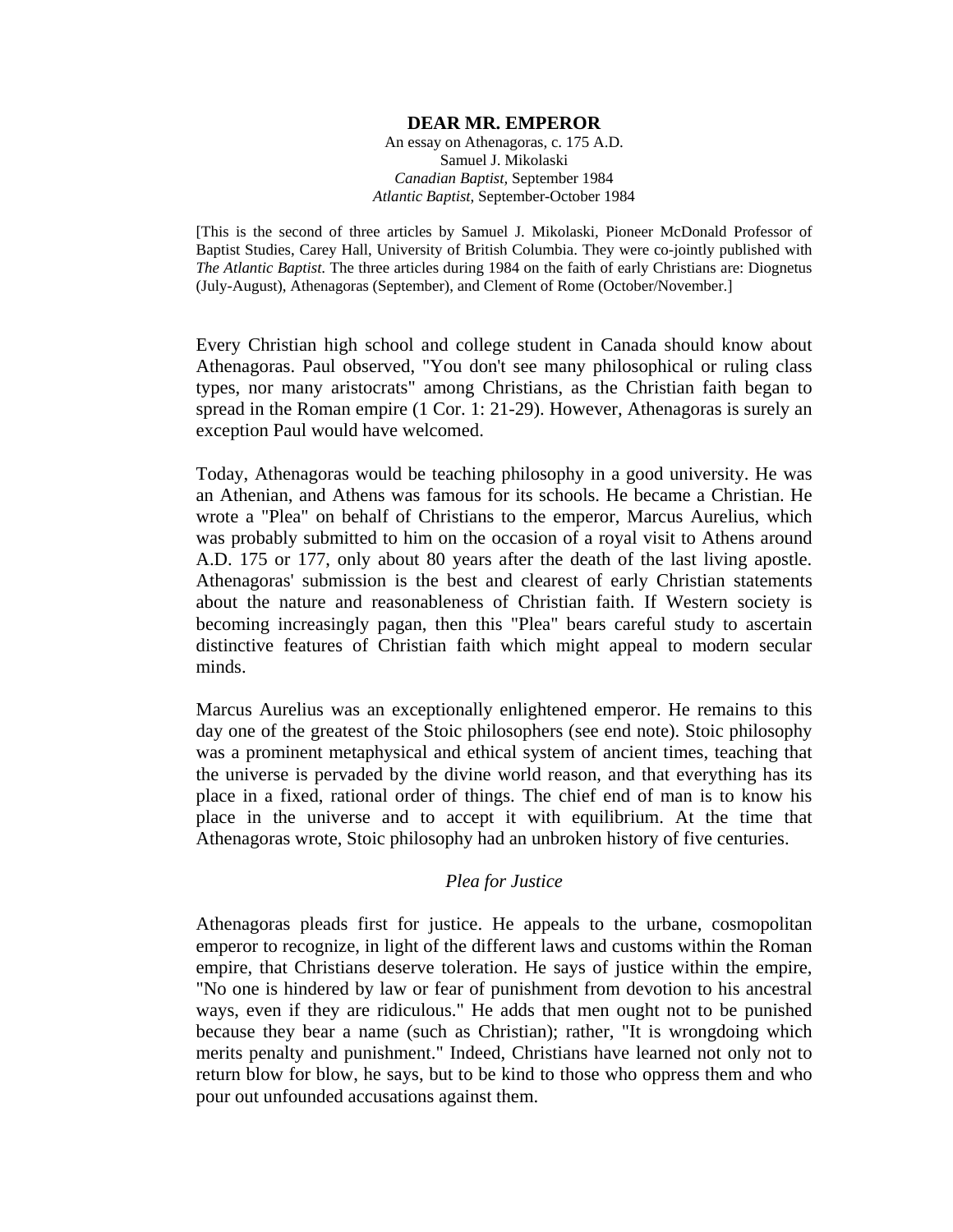"From what we have to say you will gather that we suffer unjustly and contrary to all law and reason," he says. Thus Athenagoras pleads for the justice of which the Romans, and especially the Stoics, were justly proud. He argues that keeping the ideal of justice untarnished is even more important than the personal issues of whether Christians' property rights or their civil rights are respected. "Hence," he adds, "we ask you to devise some measures to prevent our being the victims of false accusers." One recalls the daily masthead of the Toronto Globe and Mail, which sets forward the Roman ideal in the words of Junius, "The subject who is truly loyal to the chief magistrate will neither advise nor submit to arbitrary measures."

## *An early Christian states his case*

Where Christians have been true to their heritage, they have always acclaimed the principles of justice and rejected arbitrary measures. It is important to remember this because after the 4th century A.D. the mediaeval church became dominant and, at times, repressive. Early Christians advocated the ideal of a cosmopolitan, composite society. Canadian Christians ought to remember that Canadian and American democracy was shaped significantly by the British free church ideal of a composite as against a monolithic, optionless society. This is what Athenagoras means by toleration for Christians and others even if their ideas are ridiculous.

Are we forgetting the link between the Baptist tradition and a composite society under the rule of law? The British free churchman P.T. Forsyth saw the issue clearly: transfer of free church principles of independency to politics became "the mother of public liberty in the modern world," (*Faith, Freedom, and the Future*, 1912, p. 101).

World societies are closing in on their citizens again religiously, ideologically, politically. Many of the gains, hard won before and after the French Revolution in the Western world, are being lost on a world scale. In many countries where there is Catholic, Orthodox, Muslim, Hindu, Buddhist, Communist or other hegemony, dissenting groups are persecuted or intimidated. The plea for justice must be renewed because enemies of the open society are gaining the upper hand in the modern world.

## *Three False Charges*

Athenagoras replies to three charges levelled against Christians.

*First*, that Christians are atheists because they do not honour the gods. To us this sounds strange but at that time it was a serious charge. "We are of course not atheists," says Athenagoras; "we distinguish God from matter." He adds lengthy argument from Greek and Roman sources which satirize irrationalities and immoralities attributed to pagan gods - for example, the shameless and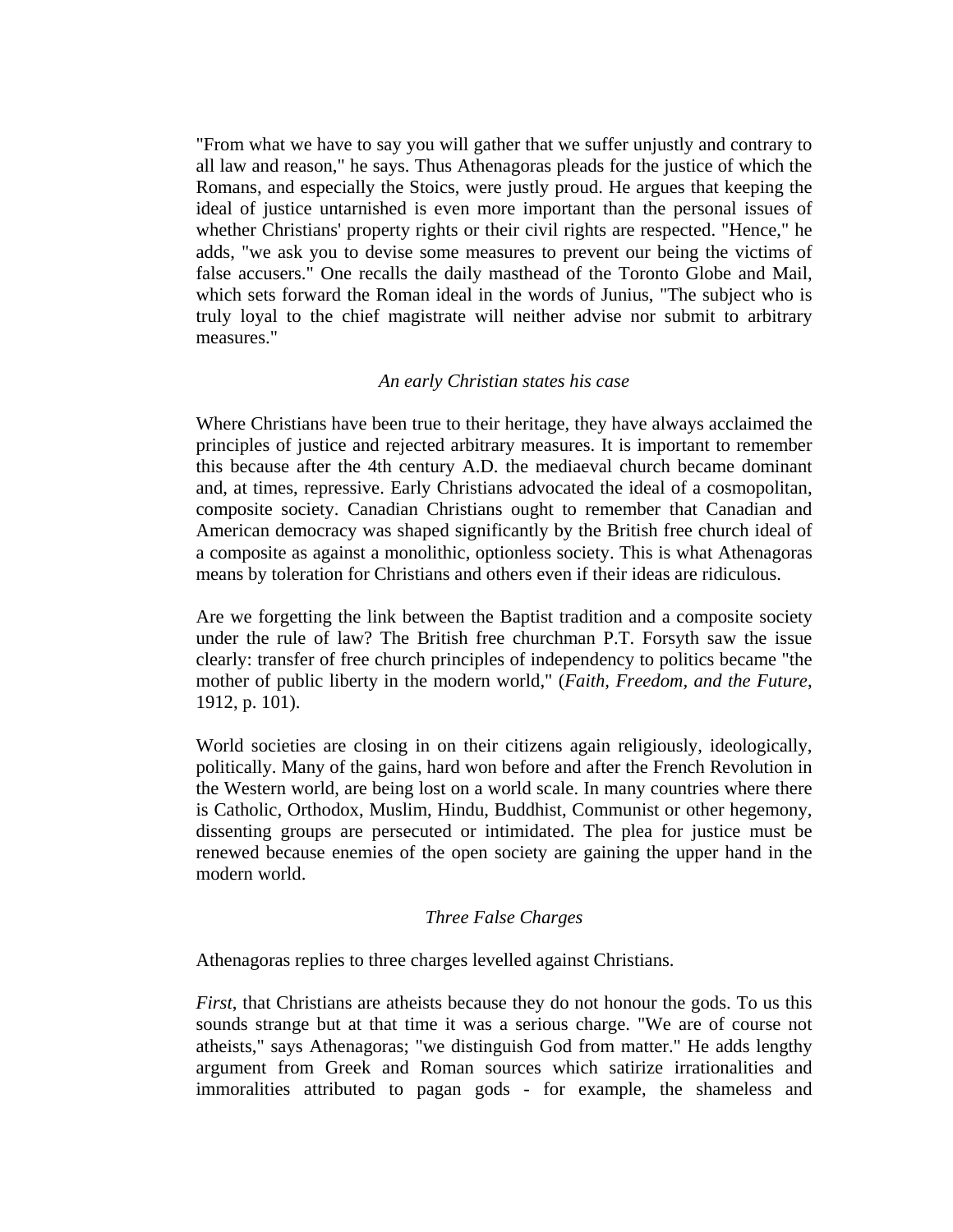indiscriminate sexual intercourse attributed to Zeus. If Plato and others limit god to being one, uncreated and eternal, he asks, why should Christians be regarded as atheists when they do the same? The gods are human creations. They are the projections of human heroes to divine status.

*Second*, that Christians indulge in orgies (because they were persecuted, Christians sometimes met in secret). The accusers, he says, attribute to Christians what they themselves practise in orgies which they justify as ecstatic, divine mysteries. Included were practices which "outrage those with the more graceful and handsome bodies," by adultery and homosexuality. "The strong chase the weaker," he says. This is a reference to molestation and exploitation of children. At that time, too, laws and customs were hard pressed to hold back sexual abuses: "they outrage human flesh, even while the laws are in force which you and your forefathers carefully enacted in view of all that is right."

By contrast, says Athenagoras, for Christians even "a lustful glance is adultery." Christians reckon with more than human laws, which can hope only to restrain evil. Christians "have a law which requires us to have right relations with ourselves and with our neighbours." Thus, depending upon age, Christians regard each other as sons and daughters, as brothers and sisters, as fathers and mothers.

This is surely one of the most beautiful passages in early Christian literature. Athenagoras adds, "We feel it a matter of great importance that those, whom we thus think of as brothers and sisters and so on, should keep their bodies undefiled and uncorrupted." Christians know that to indulge in wrong thoughts and passions drives them from God; thus, all the more reason to seek purity and integrity in single life and in married life. Christians centre attention not on windy speeches, but "on the proof and lessons of actions."

*Third,* Christians are not cannibals. Why the charge of cannibalism? Because of the Lord's Supper and wild rumours as to what Christians did when they met to commemorate the broken body and shed blood of Christ by partaking of bread and wine! Athenagoras counters: how can we eat flesh without killing? But we reject killing! Our houses and practices are open to inspection. We hate killing so much that we will neither witness an execution, nor will we attend the murderous spectacles in the arenas (where prisoners fought each other to death, or were eaten by animals to entertain the crowd).

We prize life and "say that women who induce abortions are murderers ... for the same person would not regard the fetus in the womb as a living thing and therefore the object of God's care, and at the same time slay it, once it had come to life." Nor do Christians leave unwanted infants on the hillside to die and be eaten by animals. "We obey reason and do not override it," he says. We believe in the resurrection. We live in light of God's final look at all our actions. And if we believe in the resurrection, how can we be cannibals and in that way make of our bellies tombs for bodies that will rise again?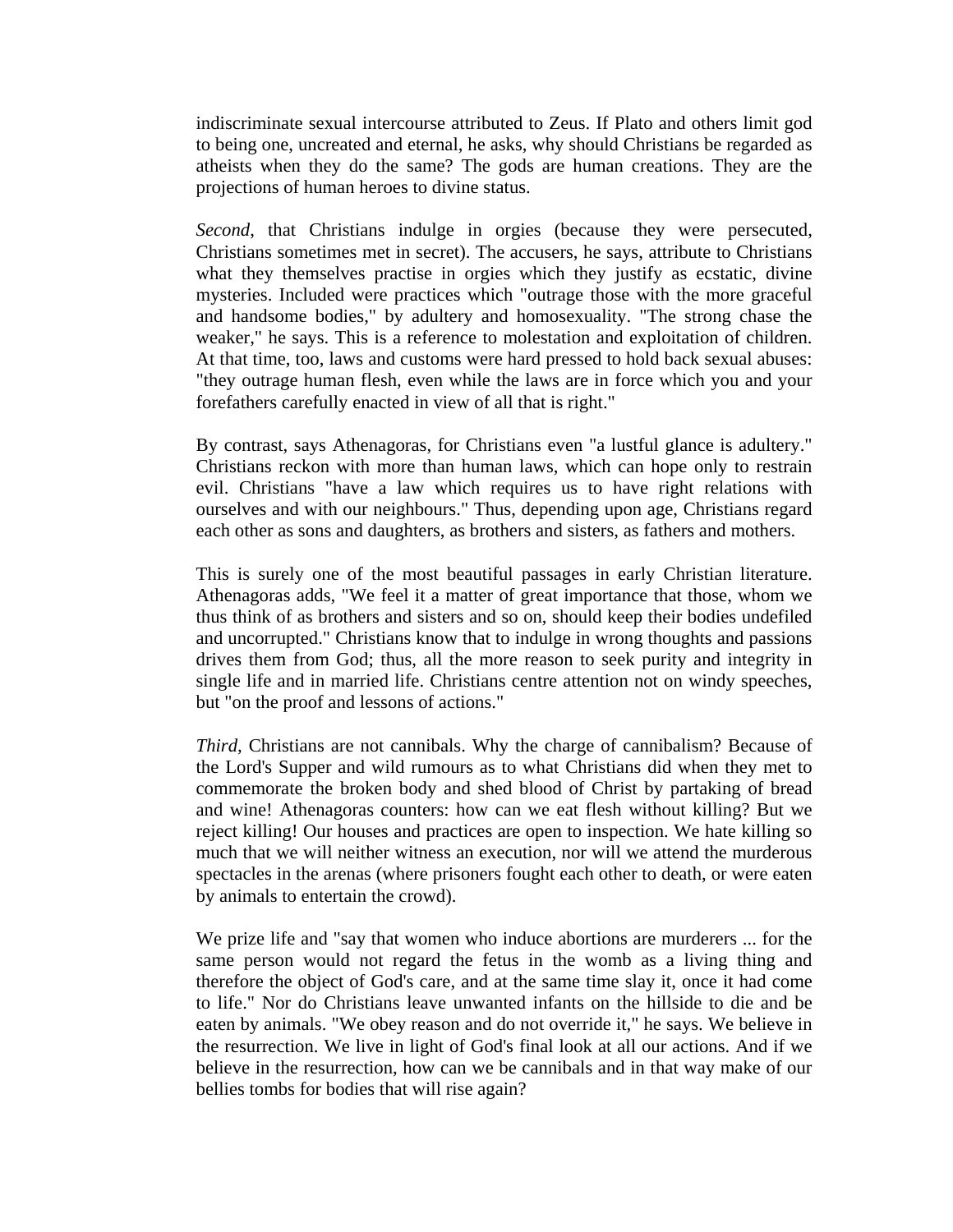# *Superiority of Christian Faith*

Christianity advances not merely an abstract ideal for the intellectually curious who remain morally unchanged. It furnishes emotional depth to human religious experience and power to live on a high moral and spiritual plane. Christian faith goes beyond talk, beyond rules, beyond ecstasy, beyond abstract ideals, to a personal redeeming relationship with God, a right relationship with self and a right relationship with neighbours.

Stoic philosophy set a high intellectual standard but was profoundly impersonal. It set a remarkable ethical standard in the teaching that virtue is knowledge to avoid entanglement and error, but this was equally impersonal. The impersonal, universal world reason functioned deterministically, Stoics said, so one tended to be fatalistic (similar to the fatalism of today's astrological myths). There is no love in the universe. Man's life is hitched to the universe like a dog tethered to a chariot: when the chariot moves so will the dog, either willingly or unwillingly! So we must learn to accept the inevitable and to avoid emotional entanglement.

## *Love*

Into such a milieu Christianity brought the message of God's love. The universe is not unfriendly. It is God's creation and we are the object of his care. Philosophically conceived, Christianity was no less intellectually challenging than the views of the classical philosophers: "God is uncreated, impassible and indivisible. He does not consist of parts," says Athenagoras. We "acknowledge one God, who is uncreated, eternal, invisible, impassible, incomprehensible, illimitable. He is grasped only by mind and intelligence, and surrounded by light, beauty, spirit and indescribable power."

Uniquely, Christians attest to the revelation God has given of himself through the eternal, creative word who, as well, is his Son. Athenagoras adds, "Let no one think it stupid of me to say that God has a Son." There follows a splendid statement of trinitarian faith: "But the Son of God is his word in idea and in actuality; for by him and through him all things were made, the Father and the Son being one. And since the Son is in the Father and the Father in the Son by the unity and power of the Spirit, the Son of God is the mind and word of the Father ... Who, then, would not be astonished to hear those called atheists who admit God the Father, God the Son, and the Holy Spirit, and who teach their unity in power and their distinction in rank?"

Christians know God not as a philosophical abstraction, but as personally revealed in the eternal word. Such knowledge leads to the heart of the Godhead, namely, the fellowship of Father, Son and Holy Spirit, into which we are brought. Christianity offers person-affirming and person conserving faith, not a purely abstract religious ideal.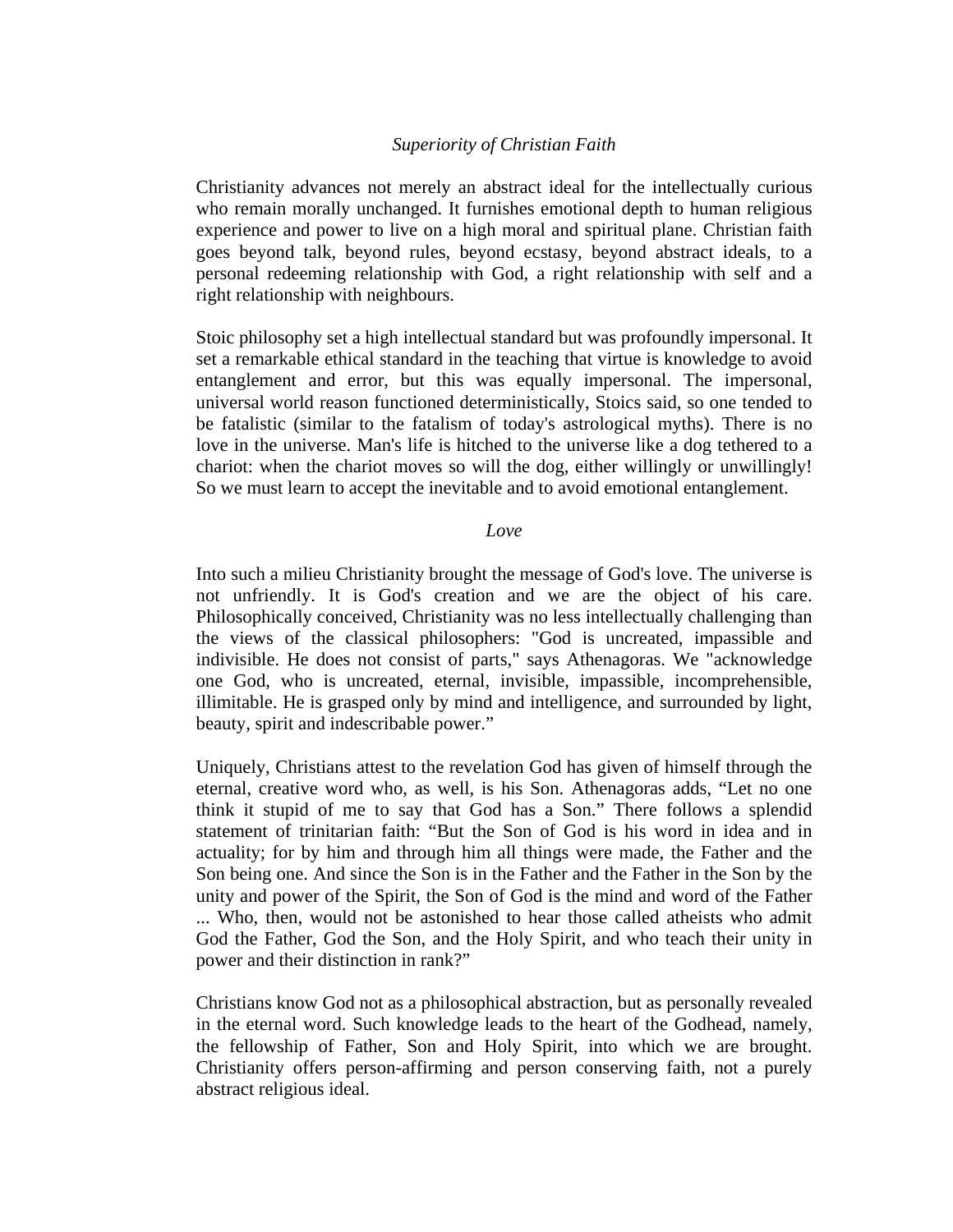## *Goodness*

"We are convinced," he says, "that when we depart this present life we shall live another." Here Athenagoras swings the argument concerning the good life away from sensuality at one extreme, and Stoic detachment at the other. The Christian lives in hope, which hope daily purifies motives and actions. Christians aspire to be "free from passion," not in the sense of being emotionally apathetic but of handling emotions morally. In the pagan systems, "wickedness has a habit of warring against virtue." In contrast, each Christian seeks to regulate his life by reference to God.

Christians aspire to higher morality than battles over hairline grammatical distinctions, which philosophers allege will bring happiness. Who of these loves his enemies instead of hating them? Who of them prays for those who plot against them? Mostly they pursue skill in oratory, rather than to show proof of life by deeds. Here Athenagoras adds a touching sentence, "With us, on the contrary, you will find unlettered people, tradesmen and old women, who, though unable to express in words the advantages of our teaching, demonstrate by acts the value of their principles. For they do not rehearse speeches, but evidence good deeds."

## *Beauty*

Finally, early Christians valued the created order as God's handiwork. We would, Athenagoras says, truly be impious if the "order, harmony, greatness, colour, form and arrangement of the world" did not give us good reason to adore God.

There follows a splendid statement about creation: "Beautiful, indeed, is the,world, in its all-embracing grandeur, in the arrangement of the stars, both those in the circle of the ecliptic and those at the Septentrion (i.e., Northern Constellation), and in its form as a sphere. Yet it is not the world, but its maker, who should be worshipped."

The world is an instrument in tune, a rhyme which responds to God the melodymaker.

The world is beautiful. The human body is beautiful. Human relationships are beautiful. Beauty is not something fashioned by man but is God's creation and gift. Men by their avarice and immorality destroy beauty by unreasoning passion, just like a fish gulps down anything it sees.

Because Christians believe each person must "give an account of all our life here to God who made us and the world," they adopt a temperate, generous and despised way of life.

Athenagoras sets before us a personal and social pattern of Christians living in a hostile world which is eminently worth emulating: Christian beliefs and Christian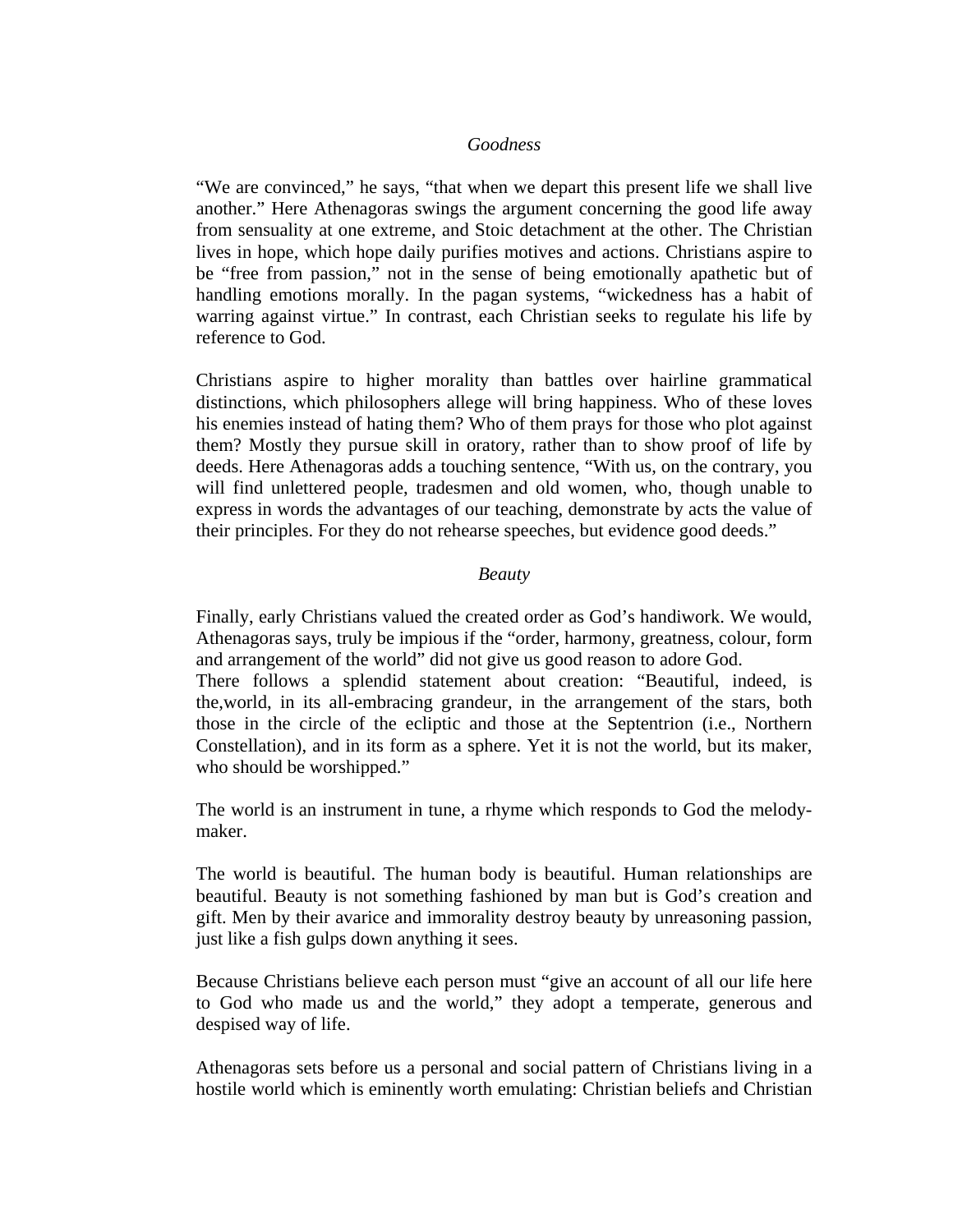values go together, undergirded by deep love for the God who created us, the Son who redeemed us, and the Holy Spirit who helps us.

Note: A significant portion of Marcus Aurelius' writings has survived. Note the "Meditations" in *The Stoic and Epicurean Philosophers* (ed. W.J. Oates, 1940), pp. 491-586. A recent translation of the *Plea of Athenagoras* is found in *Early Christian Fathers* (ed. C.C. Richardson, 1950). The selections cited are from this translation.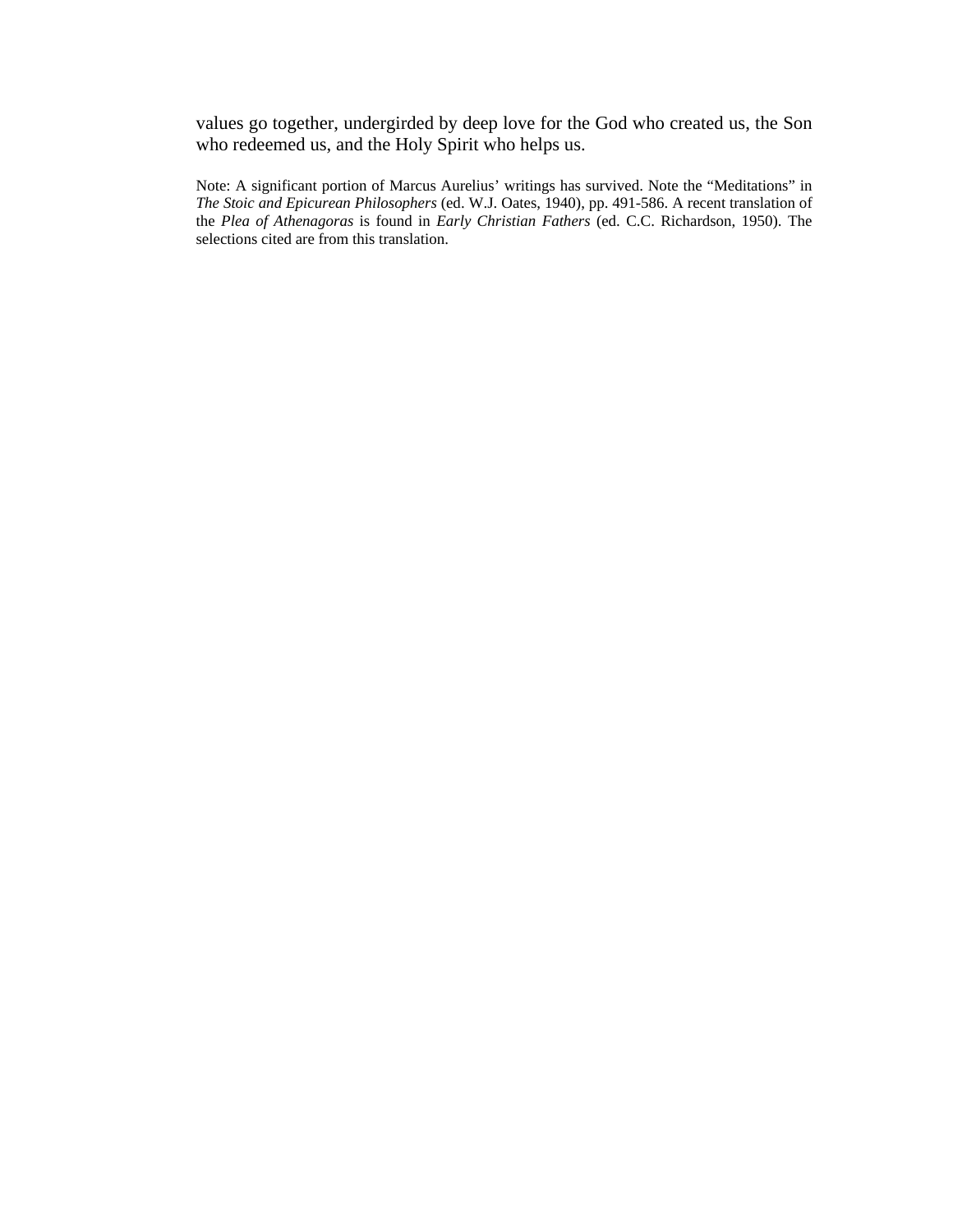## **THE PRIMACY OF ROME: CLEMENT OF ROME**

Samuel J. Mikolaski *The Canadian Baptist*, October 1984 *The Atlantic Baptist,* November 1984

[This is the last of three articles by Samuel J. Mikolaski, Pioneer McDonald Professor of Baptist Studies, Carey Hall, University of British Columbia. They were co-jointly published with *The Atlantic Baptist*. The three articles during 1984 on the faith of early Christians are: Diognetus (July-August), Athenagoras (September), and Clement of Rome (October/November).]

Cardinal Wojtyla of Krakow. Poland, was consecrated supreme pontiff of the Roman Catholic Church in October 1978, taking the name John Paul II. Observers noted the spiritual and confessional emphases of the celebration, omitting the traditional coronation and enthronement.

There have been radical changes in the Roman Catholic church and the papacy in our time. The reforms adopted by the council, Vatican II, 1962-65, gave significant impetus to changing attitudes of Catholic leadership to other Christian communions and to the role and task of the Roman Catholic church in the modern world.

John Paul II is justly much admired. He has a keen theological mind. He is a tough negotiator with the communist powers. He defends traditional Christian spiritual and moral values. In Eastern Europe and in the third world he represents the forces of the church against injustice. He was gravely wounded in St. Peter's Square by an assassin. who was almost certainly funded by communist authorities in Eastern Europe, perhaps directly by the Soviet Union. Thus the pope has become an heroic figure. When thronged by poor and downtrodden masses on some of his many world trips, against the dark background of repression he is an imposing symbol dressed in white.

Nevertheless, many Christians from other communions, including Baptists, have reservations. The public relations skills of the pope are hard to match. His international visits, including his Canadian visit, entail diversion of large amounts of public money to ensure the success of the tour, which practice many regard with dismay. His visits become media events which are seen to give undue status and advantage to the Roman Catholic church, especially as his tours are intended to be as much evangelistic as pastoral for the church.

We have come a long way since the middle ages when popes claimed political power as well as religious authority. The Protestant Reformation is now accepted by many Catholics as needed correction. The views of our Baptist and other free church forefathers in the advocacy of composite as against optionless societies prevailed in many countries, including the doctrine of the separation of church and state in the American and Canadian political models. The modern missions movement of the past two centuries has produced vast numbers of free church evangelical bodies, like our own, all over the world.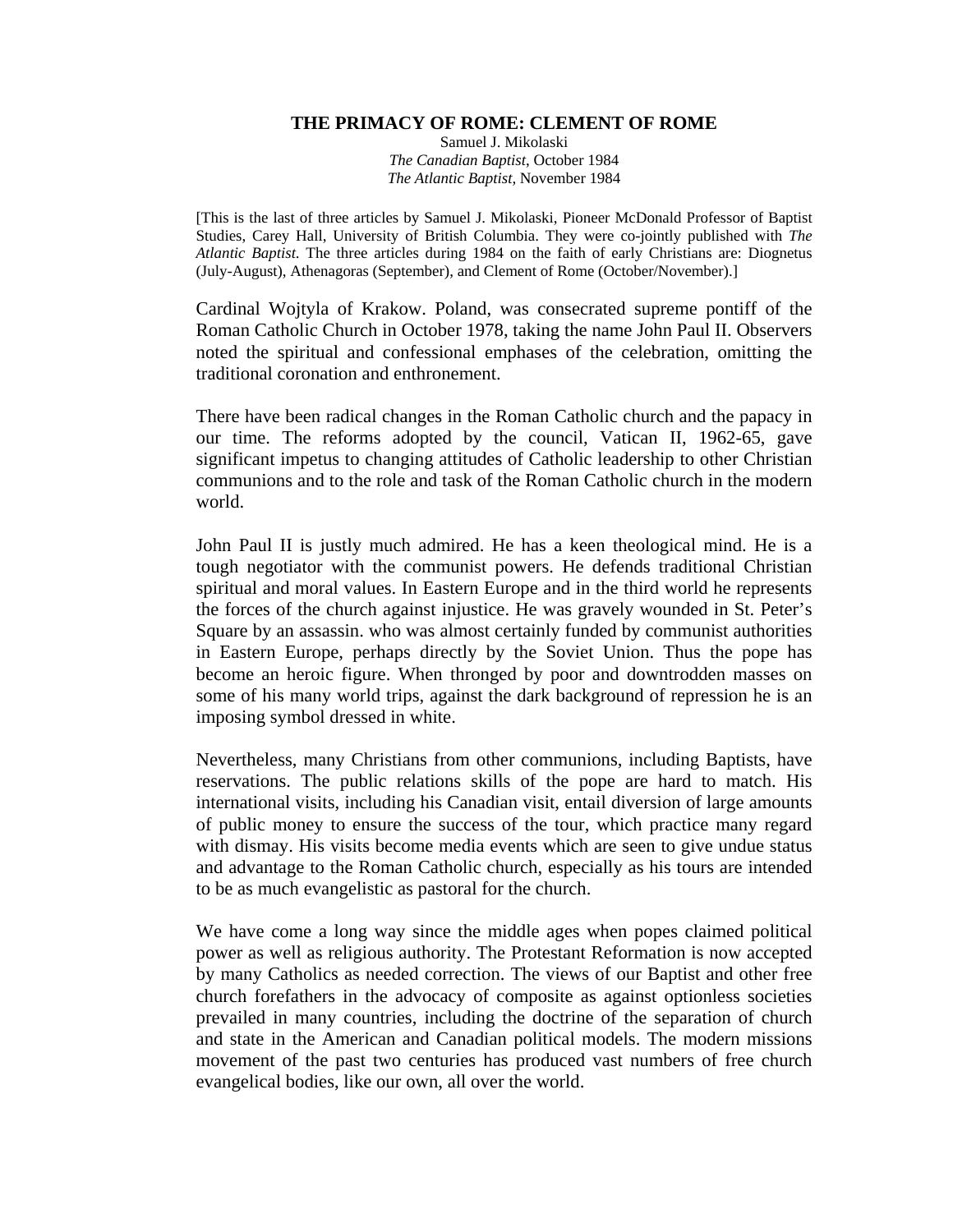Thus many Canadian Christians experience conflicting moods: thanksgiving for a man who can publicize Christian faith and its spiritual and moral values, while being fearful deep down that the present surge of Catholic fervour threatens hard- won religious and political freedoms.

The religious and political pluralism which we treasure is only one end of a broad spectrum of key theological concerns. Equally important to free-churchmen is the issue of the essential nature and mission of the church. Fundamentally, Baptists have been restorationists which was, and is, quite a different emphasis from being (Protestant) reformationist. We have advocated restoration in the church of New Testament principles, as best we understand them, not merely reformation which stops short of returning to key biblical practices (for example. retention by the Protestant reformers of unbiblical infant baptism and the concept of a sacral society in which church and state are linked).

However, along with the Protestant reformers, free churchmen reject the succession claims of the Roman Catholic, Eastern Orthodox and Anglican churches. The claims to authorized episcopal ministry from apostolic times. which characterizes the theology and polity of the episcopal-type churches, is still a very large bone of contention. For example, last summer at the Vancouver World Council of Churches assembly eucharistic celebration, Eastern Orthodox participants did not partake of the eucharist even though the service was led by the Archbishop of Canterbury. For them, the celebration was not truly apostolic (i.e., was not celebrated in a successionist context with which they could agree). Baptists and other free churchmen continue to say, Ridiculous! The gifts and callings of God to ministry, we argue, are not restricted to the lineages of the competing episcopal communions. Baptists and other free church Christians have always maintained that the true church of Christ is wider than any one communion. This principle is now widely accepted (though there are still large blocs who maintain otherwise); therefore we have rejected claims to religious hegemony, including the traditional pontifical claim.

How does our understanding of the church stand up under the scrutiny of scripture and history? Very well, I believe. A central question is this: was the church intended to function as an hierarchical, centralized organization (as the Roman Catholic church is) or as a unity of faithful Christians under the Lordship of Christ comprising, organizationally, what P. T. Forsyth called the "United States of the Church?"

It is instructive to go back to Christian roots including the early days of the church at Rome, to find a sense of direction on these matters. I am convinced that. despite historical and textual ambiguities, the weight of evidence is against the hierarchy of the papacy. Rather, the evidence suggests a collegial, pluralist congregational model of church leadership and relationships.

Let us examine in light of New Testament practice the crucial letter of Clement of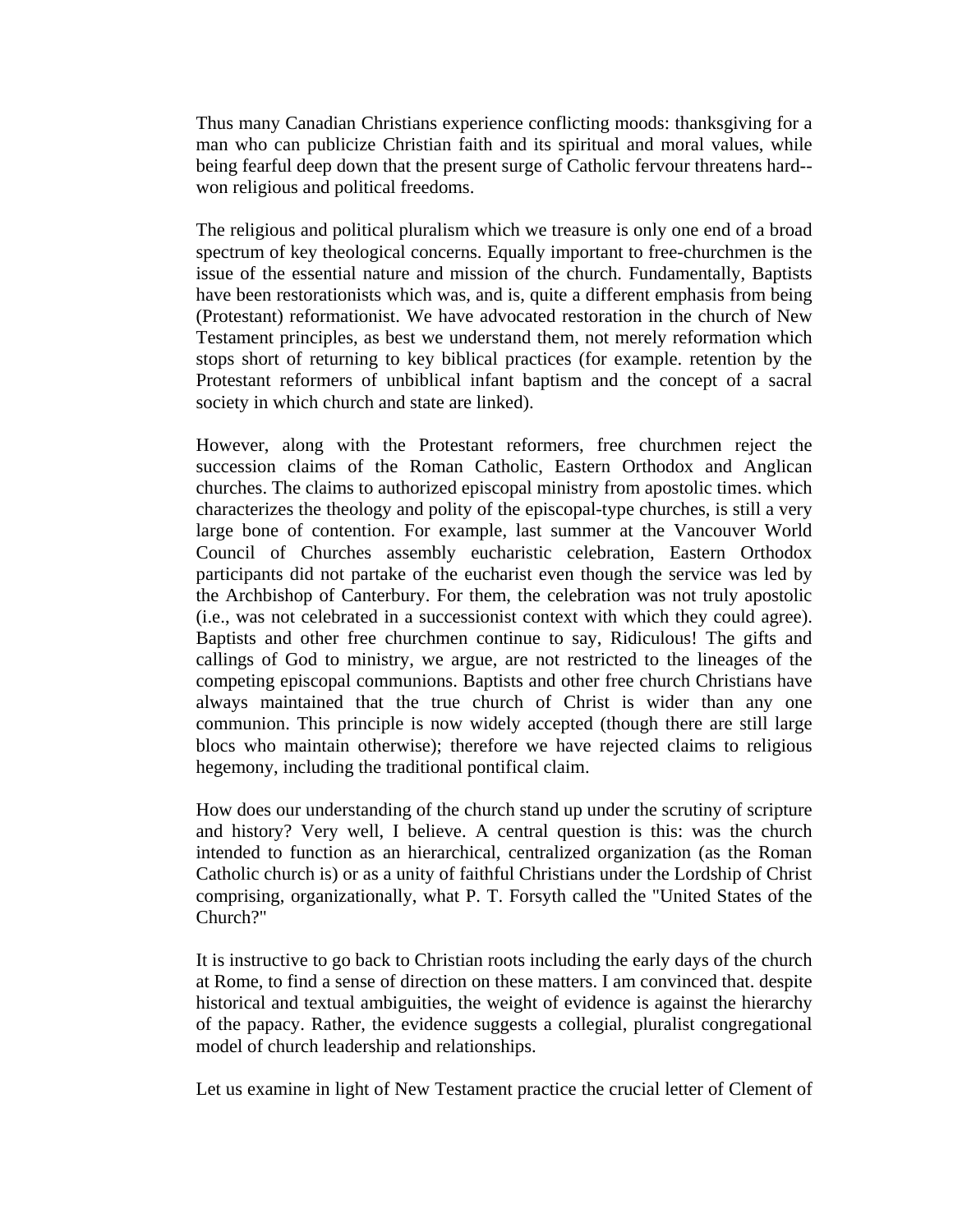Rome, which was written about A.D. 96 to the church at Corinth. This is the earliest extant piece of Christian writing outside the New Testament.

# *Caesar's Household*

If Paul's Roman espistle is any indication, the Christians at Rome were an active, theologically minded congregation. Whether they all could meet together, or were scattered as groups around Rome, we do not know. Paul had not yet visited Rome. but in anticipation of such a visit he wrote his "epistle to the Romans" as a theological treatise to build them up in Christian faith.

How the church at Rome started and when it started we do not know. Later, in prison in Rome, Paul could send greetings to Philippi, including greetings especially from "those of Caesar's household," (Phil. 4:22). 80 or 90 years later, Iraenaeus could still write about "those believing ones who are in the royal palace" (*Against Heresies*, 4.30.1).

Clement was one of the leaders of the church. In New Testament terms he was a pastor, bishop or elder (which were synonymous terms) but he was certainly not "the" bishop of Rome. He may well have been the one pastor among others given responsibility as a "foreign secretary" (*Hermas*, II.4) to correspond with other churches. Remember that at this time the exchange of visitors and encouraging letters and copies of apostolic writings was frequent among the early churches (the books of the New Testament were only beginning to be widely circulated).

It is unlikely that our Clement was the Clement of Phil. 4:3. The name was common in the empire. There is another intriguing possibility, namely that Clement was connected with the household of Titus Flavius Clemens, the cousin of the Emperor Domitian, who slew Clemens on a charge of atheism (*Dio Casssius*, 67.14). "Atheism" was a capital charge brought against Christians because they refused to worship the gods. However, this fact does not prove that Clemens was a Christian. His wife Domitilla almost certainly was. It is known that she established a Christian cemetery on her land. Because leading servants sometimes took the name of their master, it may be that Clement the author of the letter was a freeman of Clemens' household.

# *Clement's Letter To Corinth*

The most obvious and striking feature of Clement's letter is that it is not an episcopal letter but an inter-church fraternal letter. It is not a letter from the bishop of Rome (there was no such office that we can discern) but from one congregation of Christians to another; from the Christians at Rome to the Christians at Corinth.

Troubles in the church at Corinth were evidently no less severe than when Paul wrote his Corinthian epistles 40 years earlier. This time young men had evicted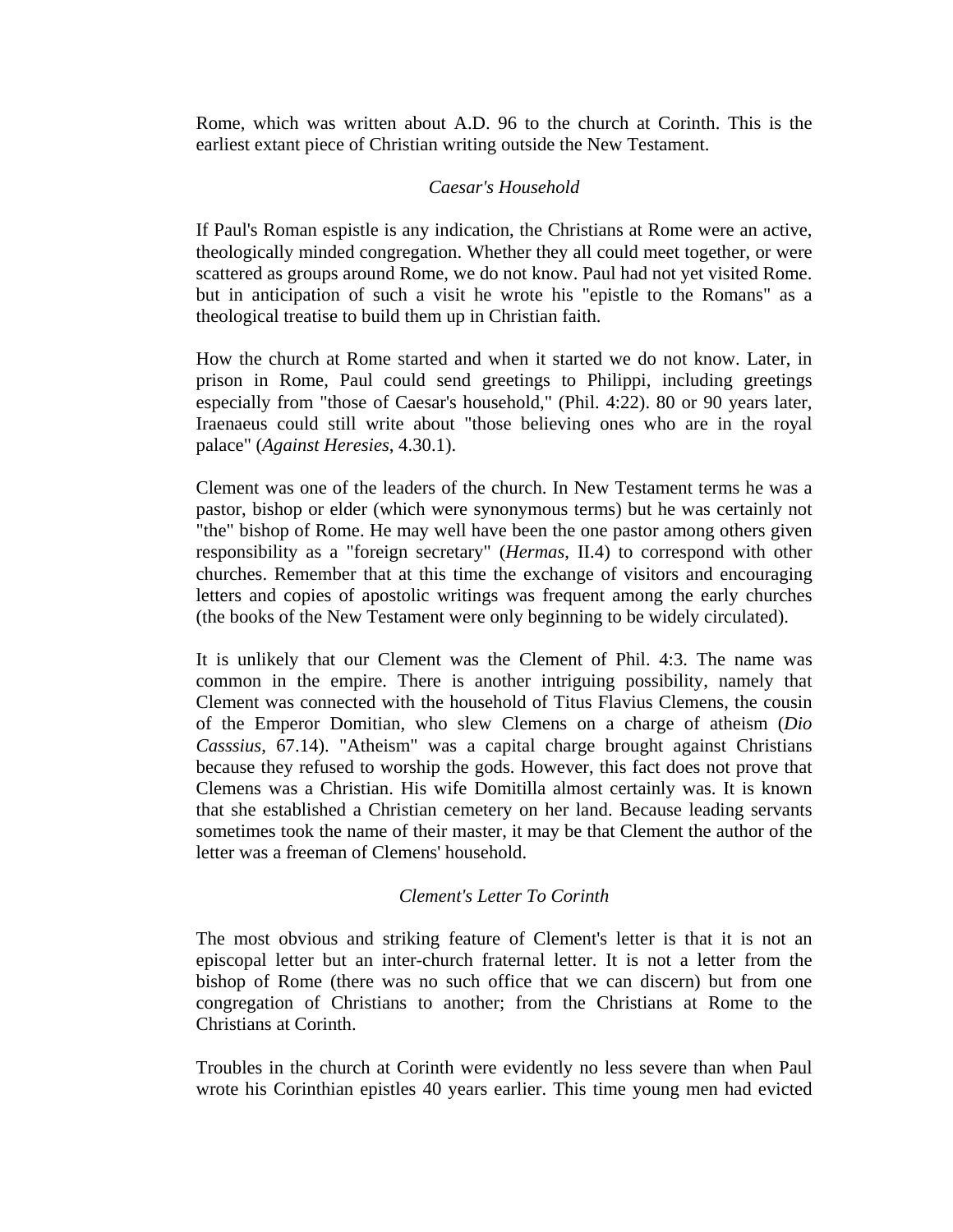older pastors (elders) from office. On behalf of the church at Rome, Clement pleads for humility, order and reconciliation.

The letter (about 30 pages) is filled with Old Testament and secular allusions and appeals based on obedience to Christ. Pride, envy and sedition are wrong. The Lord commands repentance. Let us follow the example of obedient biblical heroes of faith such as Abraham. The Holy Spirit honours the gentle and longsufferng. Consider the example of Christ's own humility and submission. There is order and harmony in nature and subordination and gradations of rank in the army as well as in other human relationships. The evicted elders should be restored to their places.

## *Ministry*

What concept of the ministry and church leadership emerges from this early Roman church letter? First, we must disengage modern notions of "bishop" from early Christian uses of the term. While some Catholic writers call Clement the "Bishop of Rome," there is no warrant for this title. It is certain that there was plurality of bishops or presbyters (pastors). The epistle stressed order and servanthood, not hierarchy. References to orderly worship in the Old Testament (40-41) are intended to foster this principle, "let each be subject to his neighbour, according to his particular gifts" (38). Distinctions between laity and church leaders (40-41) concern effective use of divine gifts. Clement's argument parallels that of Paul: let the young respect the old (21:6).

This is a congregational letter written by Clement on behalf of the church. He is an instrument of the church. The letter proceeds not from bishop to bishop but from community to community. Intervention is on the basis of love. The final authority cited is neither that of Clement nor of the church but the teaching of Christ and the apostles. Nevertheless, there is in the letter a marvellously ambiguous passage which cannot be used however, to justify episcopal hierarchy, although attempts have been made to do so.

What is the status of church leaders? Clement says: God sent Christ. Christ sent the apostles. The apostles have given us the gospel from Christ (42.12). The apostles preached, won converts and appointed Spirit-led "bishops and deacons (pastors and deacons) of the future believers" (42.4). The apostles anticipated strife over the title of bishop (44.1). "For this cause ... they appointed those who have been already mentioned and afterwards added the codicil that if they fall asleep, other approved men should succeed to their ministry. We consider therefore that it is not just to remove from their ministry those who were appointed by them, or later on by other eminent men, with the consent of the whole church, and have ministered to the flock of Christ without blame, humbly, peaceably and disinterestedly and for many years have received a universally favourable testimony" (44.23).

What follows from this? It is no small thing for the Corinthians to eject blameless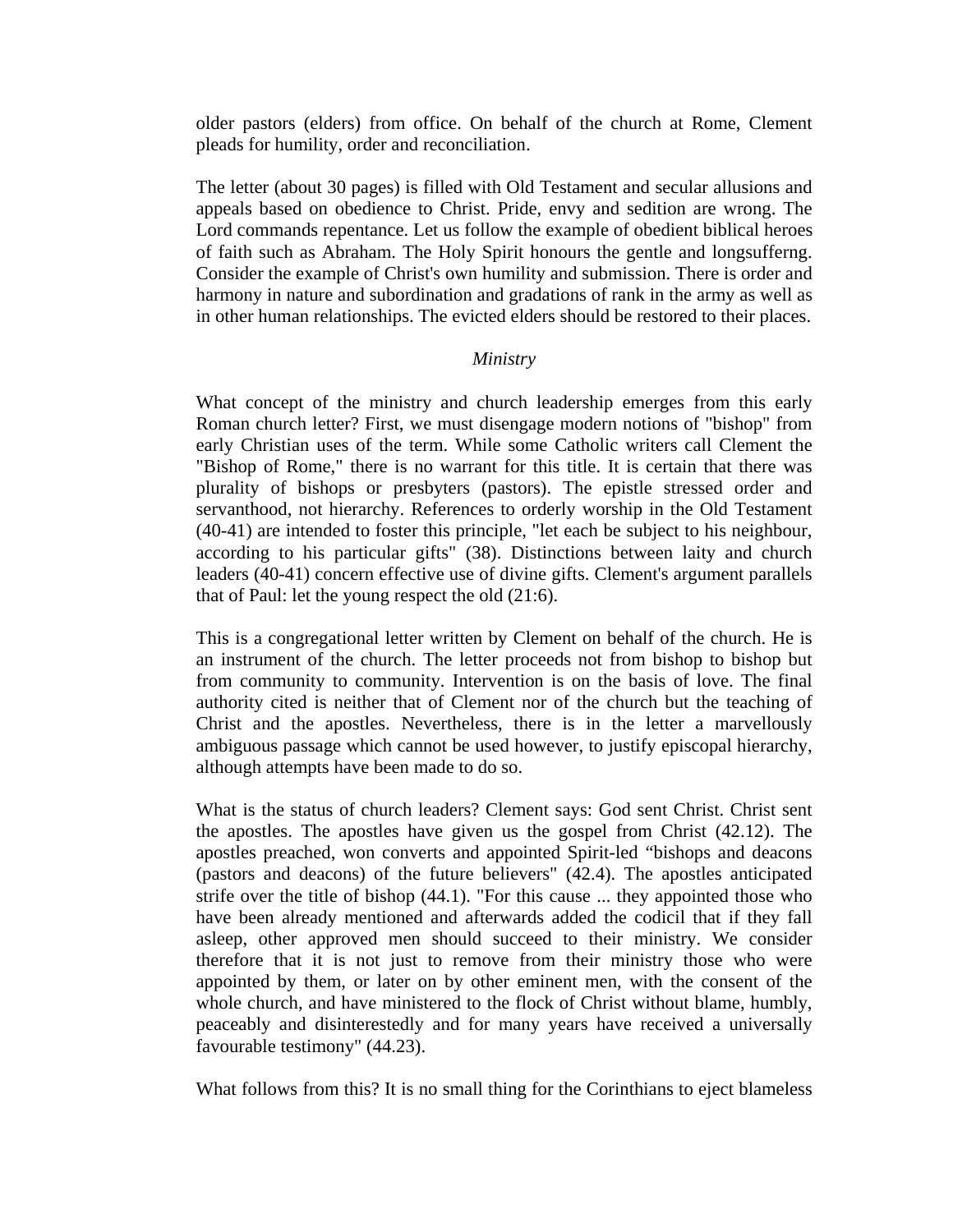men from pastoral ministry. Second, pastors are in place by consent of the congregation. Third, pastors are called and appointed by the Lord. How? At the first by the apostles. Later by others. Herein lies the ambiguity.

"Other approved men" probably means notable, learned, eminent, eloquent, i.e., with gifts, abilities, spirituality. What does "added a codicil" regarding succession mean? Does it mean that other approved men secured apostolic prerogatives with the sole right to approve successors? Or, is this simply a statement that succession of ministry, originally in the hands of the apostles, passed to others of proper standing such as Timothy and Titus who then apointed successors? Or, is this a statement about self-perpetuating presbyteries?

In my judgment the words "later on" and "with the church's consent" and "by other eminent men" suggest a strong congregational model which functions to recognize gifts the Lord gives to the church and which church leadership finds, develops and presents for commissioning. This is a far cry from episcopal hierarchy. In happier days, the first concern of the Corinthian Christians had been, "day and night you strove on behalf of the whole brotherhood that the number of his elect should be saved with mercy and compassion" (2.4).

# *Brotherhood*

My conclusion about ministry is reinforced by the concept and mood of brotherhood which pervades Clement's letter. Only in one place does Clement show himself personally when he writes "my" brethren (14.1). The Corinthians are addressed 14 times as "brethren." The exhortative "let us" occurs over 60 times. The word "beloved" occurs six times.

Renewal of brotherly love is the golden text of the letter. The Corinthians are not bound to rethink their actions because they are required to do so by Rome. The plain fact is that they could persist in their behaviour and Rome could do nothing about it. The letter is not directive but persuasive; not episcopal but fraternal.

## *Mission*

Further, the frame of reference from which the appeal to the Corinthians is made is not in the first instance administrative purity. It is not an appeal that they should be ideologically correct and respond to higher authority ecclesiastically but that the ministry of the gospel not be hindered. The thrust is missionary rather than structural. Continuity of ministry from the apostles concerned "preaching the good news that the kingdom of God is coming" (42.3). To implement this mission and task, the apostles appointed bishops and deacons (42.4 ), which is precisely the task free churchmen have set for themselves. It is for no small reason that our Baptist forefathers, in an effort to restore church life to its original missionary pattern, developed church planting leadership as that of pastors and deacons.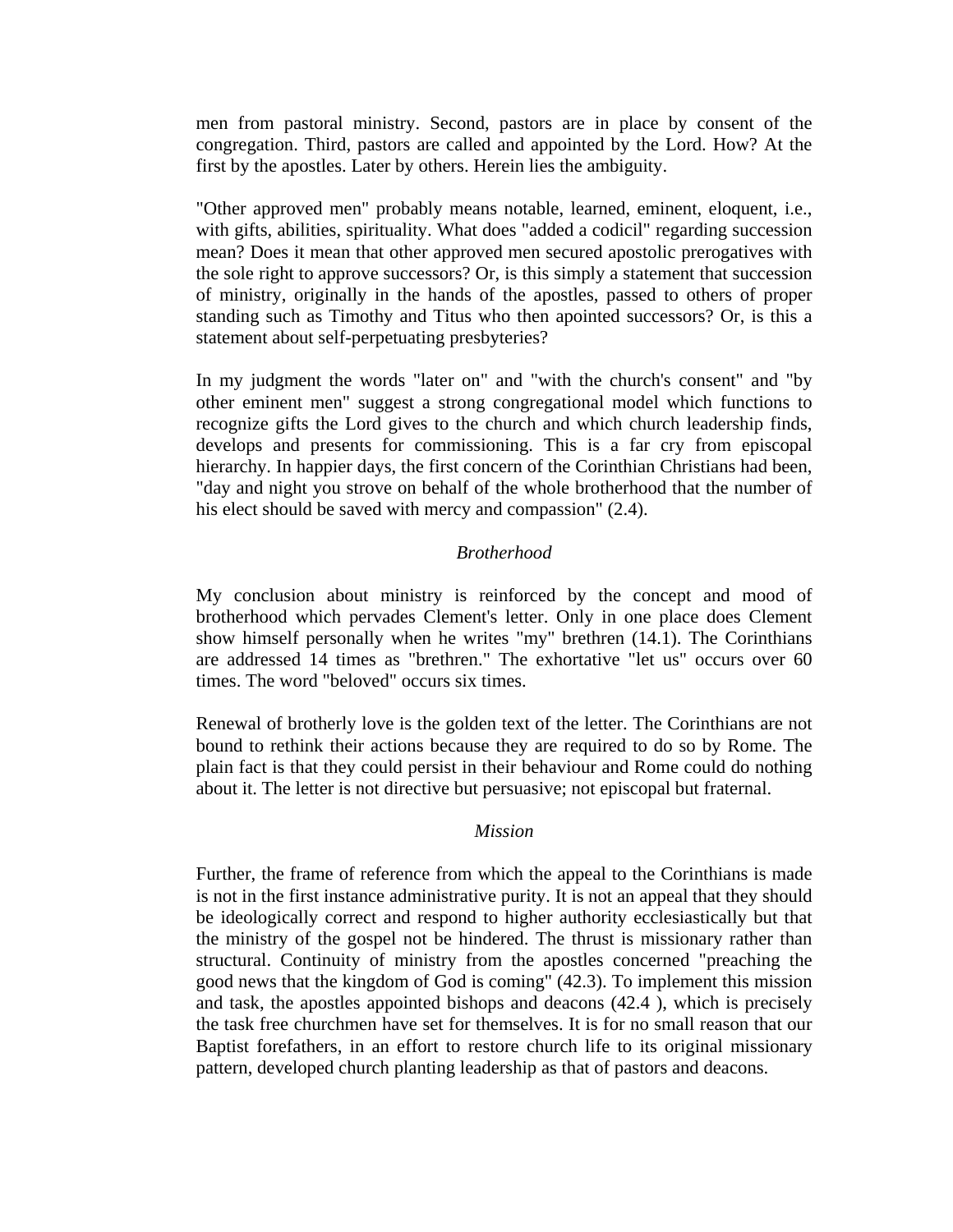The fundamental task of the church is to be missionary not the repository of religious authority. This is partly why our ancestors suffered so much persecution. They were missionary-minded. Mission, rather than authority, should be the prime function of leadership.

Thus, in Clement there is not a hint of Peter's authority being invoked. There is no suggestion of subordination to Rome. Peter and Paul are mentioned together (5) as righteous, martyred pillars of the whole church. One may readily concede the presence of both Peter and Paul in Rome. One might even concede that the bones recently discovered under the Vatican might bones of Peter. Do these facts give the church at Rome authority over other congregations? No doubt the presence in Rome and the death there of these two key apostles gave to the church at Rome great leverage. But in its early life, the Roman congregation made no attempt to capitalize on this fact. This much is clear from Clement's epistle.

## *Influence*

Much later there is a story which illustrates for me the best function of a great church. The setting is around A.D. 350 in Rome. Augustine tells about the event (*Confessions* 8.2), which profoundly influenced him as to his own Christian conversion.

The story concerns Victorinus, who was a famous professor in Rome at the time. He was drawn to Christian faith. But one of the pastors of the church at Rome refused to believe his conversion until Victorinus publicly declared it. So the day came. The church was packed. There was an air of joyful expectancy. As Victorinus walked forward a murmur swept the congregation. At the front was a pedestal on which converts stood to declare their new-found faith.

"And there ran a soft whisper through all the mouths of the rejoicing multitude," says Augustine. Victorinus gave his testimony. Then Augustine writes what I regard as among the most beautiful statements in any language, "And every man would gladly have plucked him to them into their very heart: yea, greedily did they snatch him in, by loving of him and rejoicing for him. These were the hands by which they snatched him."

This is the true mark of a great Christian congregation: the fingers of love which reach out in the name of Christ to welcome yet many more new believers in the Lord Jesus.

Every true church must be a great apostolic centre where the gospel is preached and sinners are converted to Christ. It is a place where the unity of Christians in Christ is declared, yet the indigenous character of each church is respected. It is congregation centred, the mission of the gospel is pursued, Christ is exalted.

Such a church, always and in every place, is canonical. It reflects the magisterial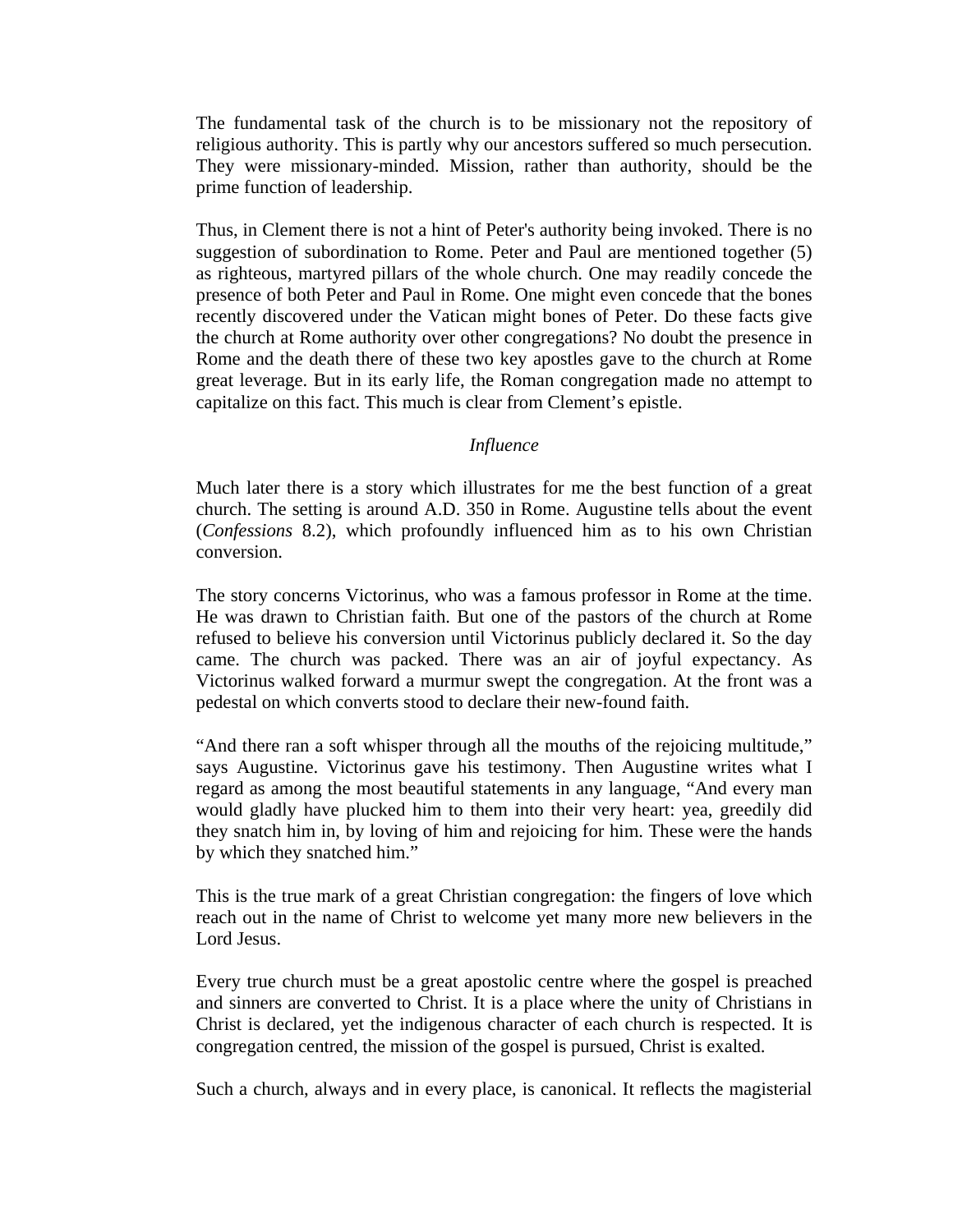word of God and the delicate nuances of humility and obedience to Christ. Every true church of Christ is a repository of the truth and of good works for Christ. May God give us more of these in our world. And may every Baptist church be just this in every place of Canadian Baptist ministry.

Note: A modern translation of Clement's letter, commonly known as *I Clement*, is in *Early Church Fathers* (ed. C.C. Richardson. Philadelphia: Westminster, 1953).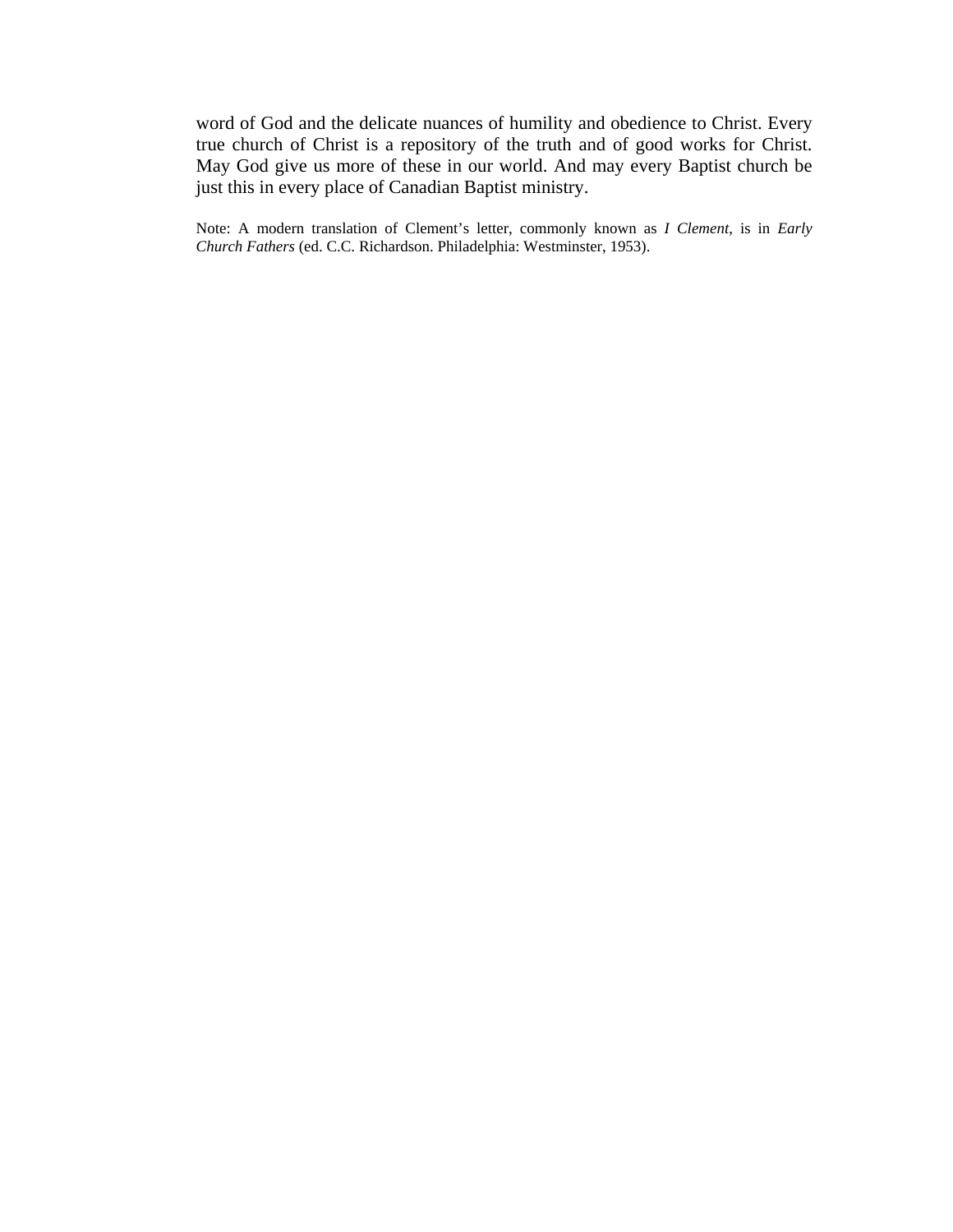#### **MODERN PAGANS AND LIVING FAITH**

*To His Excellency, Diognetus* -- lessons from an early Christian letter Samuel J. Mikolaski *The Canadian Baptist*, July-August 1984 *The Atlantic Baptist,* July1984

[This is the first of three articles by Samuel J. Mikolaski, Pioneer McDonald Professor of Baptist Studies, Carey Hall, University of British Columbia. They were co-jointly published with *The Atlantic Baptist*. The three articles during 1984 on the faith of early Christians are: Diognetus (July-August), Athenagoras (September), and Clement of Rome (October/November).]

#### *To His Excellency, Diognetus:*

*For Christians cannot be distinguished from the rest of the human race by country or language or customs. They do not live in cities of their own; they do not use a peculiar form of speech; they do not follow an eccentric manner of life. This doctrine of theirs has not been discovered by the ingenuity or deep thought of inquisitive men, nor do they put forward a merely human teaching, as some people do.* 

*Yet, although they live in Greek and barbarian cities alike, as each man's lot has been cast and*  follow the customs of the country in clothing and food and other matters of daily living, at the *same time they give proof of the remarkable and admittedly extraordinary constitution of their own commonwealth. They live in their own countries, but only as aliens. They have a share in everything as citizens and endure everything as foreigners. Every foreign land is their fatherland and yet for them every fatherland is a foreign land. They marry like everyone else and they beget children, but they do not cast out their offspring. They share their board with each other, but not their marriage bed.* 

*It is true that they are "in the flesh" but they do not live "according to the flesh." They busy themselves on earth, but their citizenship is in heaven. They obey the established laws, but in their own lives they go far beyond what the laws require. They love all men and by all men are persecuted.* 

*They are unknown and still they are condemned; they are put to death and yet they are brought to life. They are poor and yet they make many rich; they are completely destitute and yet they enjoy complete abundance. They are dishonoured and in their very dishonour are glorified; they are defamed and are vindicated. They are reviled and yet they bless; when they are affronted, they still pay due respect.* 

*When they do good, they are punished as evildoers; undergoing punishment, they rejoice because they are brought to life, they are treated by the Jews as foreigners and enemies and are hunted down by the Greeks; and all the time those who hate them find it impossible to justify their enmity.* 

*To put it simply: What the soul is in the body, that Christians are in the world. The soul is dispersed through all the members of the body and Christians are scattered through all the cities of the world. The soul dwells in the body but does not belong to the body and Christians dwell in the world but do not belong to the world. The soul, which is invisible, is kept under guard in the visible body; in the same way, Christians are recognized when they are in the world, but their religion remains unseen.* 

*The flesh hates the soul and treats it as an enemy, even though it has suffered no wrong, because it is prevented from enjoying its pleasures; so to the world hates Christians, even though it suffers no wrong at their hands, because they range themselves against its pleasures. The soul loves the flesh that hates it and its members; in the same way, Christians love those who hate them.*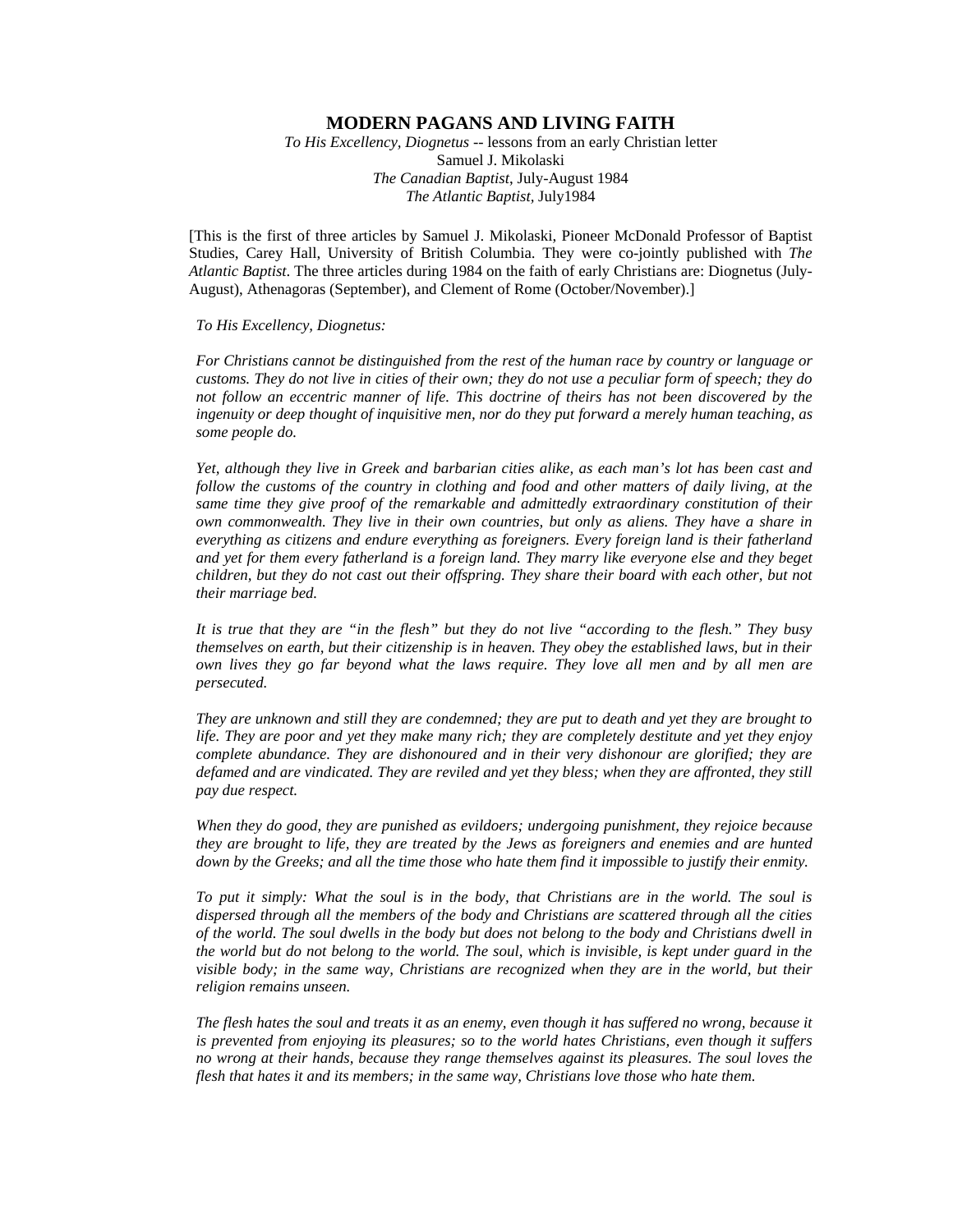*The soul is shut up in the body and yet itself holds the body together; while Christians are restrained in the world as in a prison and yet themselves hold the world together. The soul, which is immortal, is housed in a mortal dwelling; while Christians are settled among corruptible things, to wait for the incorruptibility that will be theirs in heaven. The soul, when faring badly as to food and drink, grows better; so too Christians, when punished, day by day increase more and more. It*  is to no less a post than this that God has ordered them and they must not try to evade it.

[*Letter to Diognetus*, 5-6 (circa A.D. 129) transl., E. R. Fairweather; C. C. Richardson ed., *Early Christian Fathers*, Philadelphia: Westminster Press, 1953.]

Nobody is quite sure exactly when written, only that this delightful letter, addressed to Diognetus, goes a long, long way back, almost to the years of the last living apostles. It may even have been part of a defence of Christians written to the Roman Emperor Hadrian from Asia Minor around A. D. 129.

Who was Diognetus? We don't know. It was a common name in the Roman empire. The address calls him "excellency." More important, the epistle is composed in the question-answer style. Here is an ancient attempt to interpret the Christian faith to a seeker after truth. It is a statement of Christian beliefs, outlook and approach to life. As well, it superbly illumines the place of Christians in our world.

The first of three major questions is: *What God Do Christians Believe In?* 

What sort of God do Christians believe in and worship, especially since Christians don't seem to fear death; they refuse to be absorbed by purely earthly existence; and they despise the gods others worship?

Consider this, Diognetus : Christians regard veneration of pagan gods as silly. The stone of the stonemason we also walk on. The iron of the blacksmith rusts. The wood of the artisan rots. Precious metals used to fashion gods must be guarded against thieves! "Were not all those things made out of perishable material?" he asks. Are they not without life or feeling or movement? Are they not blind and dumb (note Isaiah 44:9-20)? Moreover, if they did feel things, people who worship them by wheedling them and by propitiatory sacrifices actually insult them, for no rational human being would feel honoured by such sacrifices.

"It seems to me," says the writer, "that the one (Romans and Greeks) offer to those who cannot partake of the honour and others (Jews) to him who is in need of nothing" (note Acts 14:15; 17:22, 31). He adds, Christians find ridiculous the astrological myths of those who "constantly gaze at the stars ... in order to cater to their whims ..."

Here is a solid attack upon religious superstition. "Well and good," you say, "but we are scientific, skeptical, modern types. We don't worship idols." Really! Anyone who supposes that Canadians do not worship gods of their own creation lives in an intellectual cocoon. Some time ago I priced a house in the West for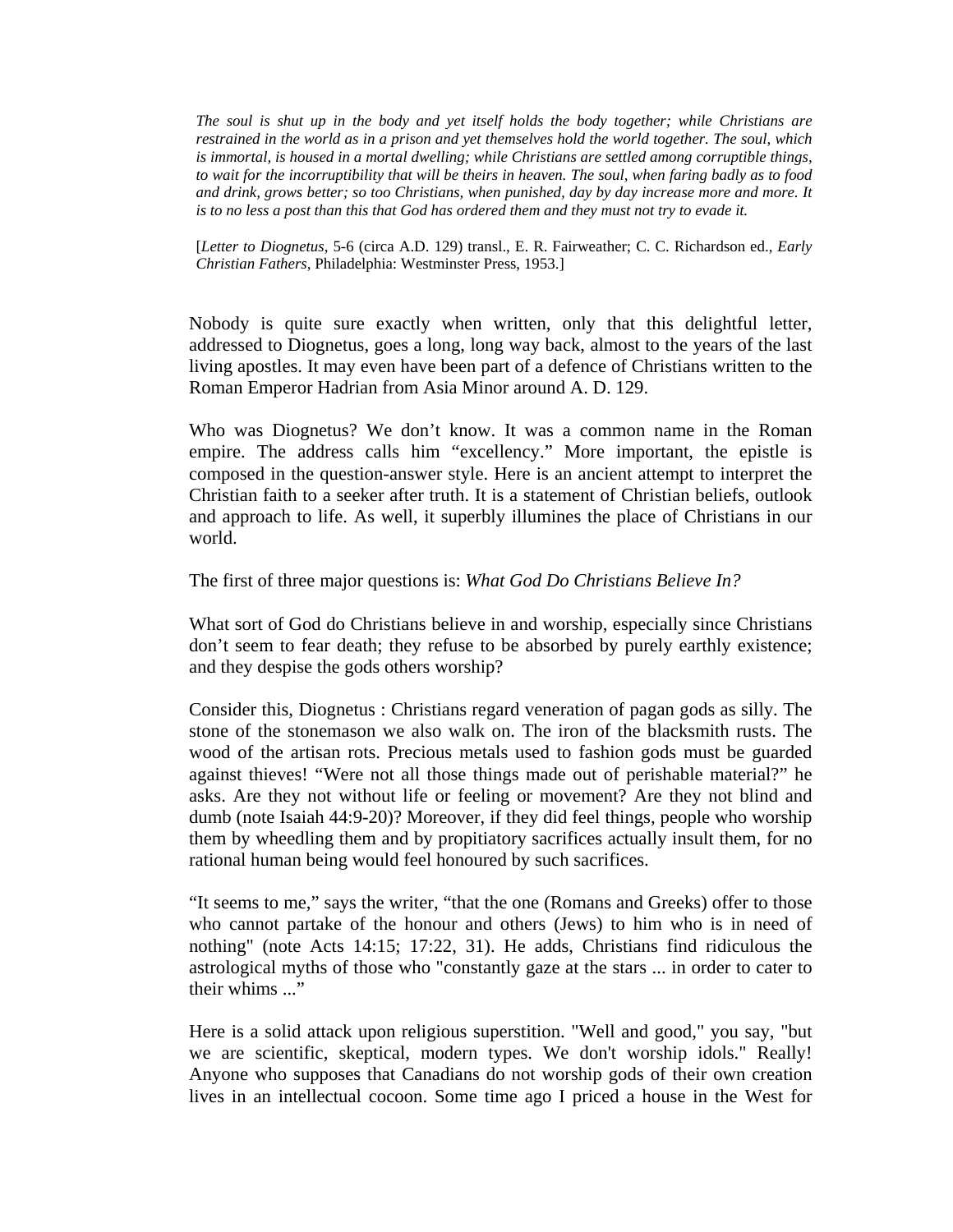purchase. The owner proudly showed me through the master bedroom. In the centre was a dais, two steps up, on which stood the bed. "Our sanctum," he murmured. "Not unlike the ancient Greeks and Romans," I added, "who believed they met the divine in the sex act with temple prostitutes."

Today's absorption with sex amounts to deification of sex. Any substitution for God in life is idolatry, whether it is total absorption with the arts, hobbies, or cultivation of one's own body. The leading divinity of today's pantheon is Behaviour. Man is understood purely behaviourally -- in the terms of his bodily function, interests, gratification. The same tiresome litany of the deification of man and his powers is endlessly repeated from age to age, sometimes as the central element of worship, as by Matthew Arnold a century ago:

*The Will is free; Strong is the soul and wise and beautiful; The seeds of godlike power are in us still; Gods we are, bards, saints, heroes, if we will!* 

What place does Christian belief and Christian worship have in the face of cultural diversity and the many gods worshipped among world religions today? Read on …

The second major question is: *Whence Christian Loving Affection?*

There follows one of the most marvellous statements about Christian identity ever written. It is reproduced above: Christians are not "odd-balls," they are like their fellow citizens of any society. Nevertheless, they are unique, not merely as to mores but in the spiritual qualities which their faith produces in them. Like the soul dispersed throughout the body, they are uniquely the new life of the world.

First, Christians have accepted the truth that there is only one God, the "Almighty, the Creator of all, the invisible God himself" who, though above and beyond the world, has come to us with his truth. He did not send a subordinate however high but his own Son: "He sent him as God; he sent him as Man to men." He sent "the Designer and Maker of the universe himself;" under whom all things are placed in subjection. The gods therefore are irrelevant and amount to human inventions.

Further, when God sent his Son "he was calling, not pursuing ... he was loving, not judging," though ultimately God will indeed judge men. God willed to save men by persuasion, not by compulsion. Hence those who have responded to and experienced such love are ready to die in the arena rather than to renounce their faith.

God is invisible, but he has manifested himself through faith. All idols are nonsense, as is the nonsense of philosophers who identify god with fire or water or other elements. Christians live by the supernatural power of the only God who is invisible, but is self-revealed in his Son. God, the Master and Maker of the universe, is not whimsical, neither does he act arbitrarily. He made all things and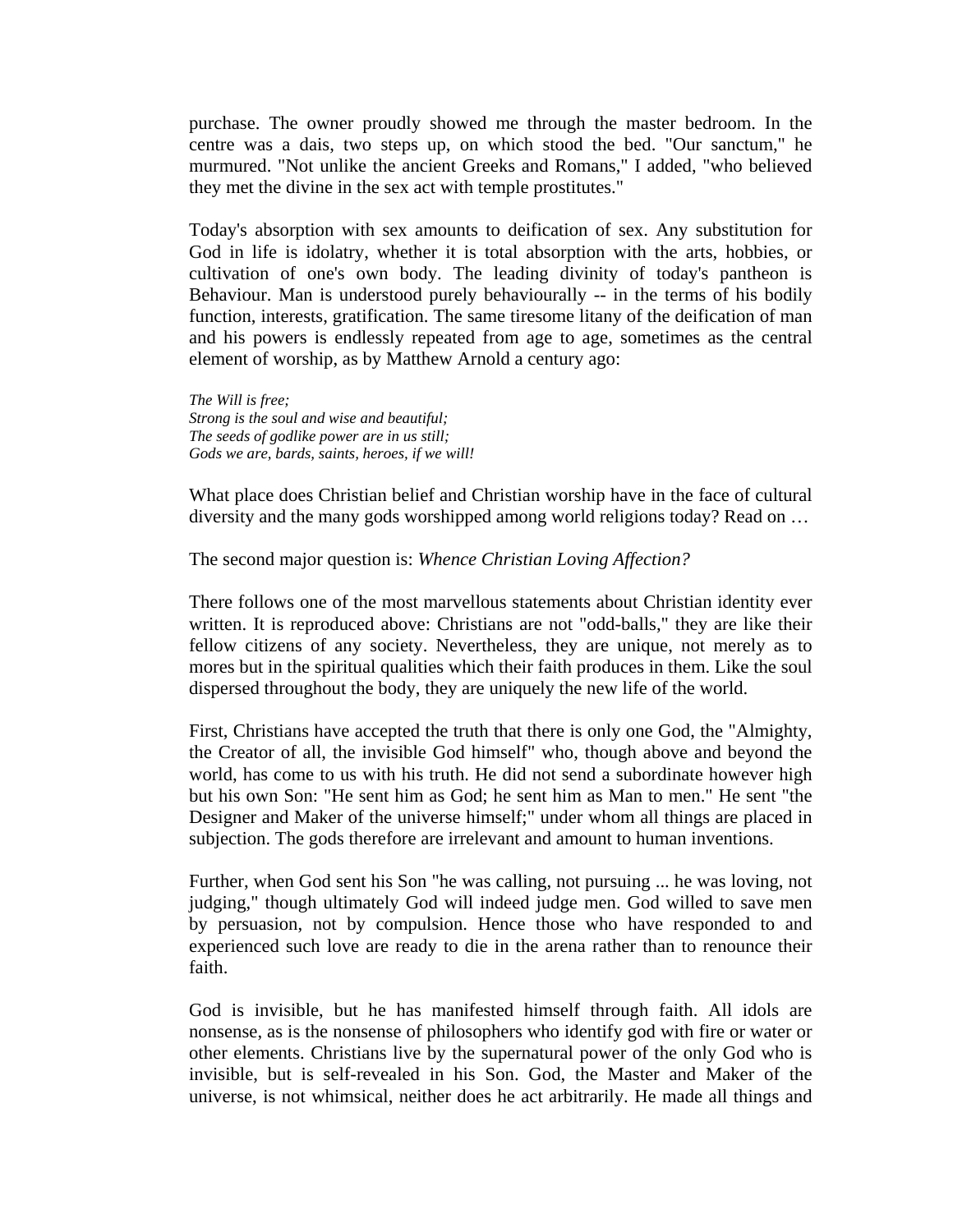providentially determines the proper place of each created thing according to wise purposes. More than this, he is kind and good and he is slow to anger. He has "showed himself to be longsuffering, as well as a true friend of man."

How different this knowledge of God is from the pagan rituals which were intended to wheedle the gods! God is one, infinite and eternal and also personal. He comes to us because he loves us each one and cares about our life and destiny. God's love has won the absolute love and affection of his redeemed children.

# The third major question: *Is Christianity Really Unique?*

If Christianity is so unique, why did it arrive on the world scene so late in history? Because, says the writer, God was patiently dealing with mankind, despite human sinfulness. He was preparing us and teaching us so that "when we had shown ourselves incapable of entering the kingdom of God by our own efforts, we might be capable of doing so by the power of God."

In his mercy, "God took up the burden of our sins. He gave his own Son as a ransom for us, the Holy for the wicked." In showing his power through Christ to save us, God calls for our faith in him to be to us what we need in so many different ways Nurse, Father, Teacher, Counsellor, Physician, Mind, Light, Honour, Glory, Strength, Life. To those who yearn for faith, their response is moved by love: love for him who wrought the sweet exchange in sending the Son to die for us, so that his righteousness might justify all of us sinners.

Thus, as the objects of infinite love we are debtors to this limitless grace. We find our identity and destiny not in dominating others but in imitating God in humility and loving help: "whoever takes his neighbour's burden on himself and is willing to help his inferior in some respect in which he himself is better off and, by providing the needy with what he himself possesses because he has received it from God becomes a god to those who receive it -- then this man is an imitator of God."

The true Christian understands that while his lot is cast on earth, God rules in heaven. Therefore, he is concerned as much with heavenly as with earthly things. Therefore, he admires those who suffer for faith. Therefore, he is unafraid to rebuke evil and wrong. Realization that true life is in heaven removes fear of what proves to be only the apparent death here below.

The Christian's life thus is intended by God to be a garden of delights rich in the fruitfulness of many virtues, the loveliest of which is love. God's love for us create within us hearts of love which overflow with his goodness.

Says this early Christian, "Think how you will love him, who first loved you so! And when you love him, you will be an imitator of his goodness. And do not be surprised that a man can become an imitator of God. He can because God wills it."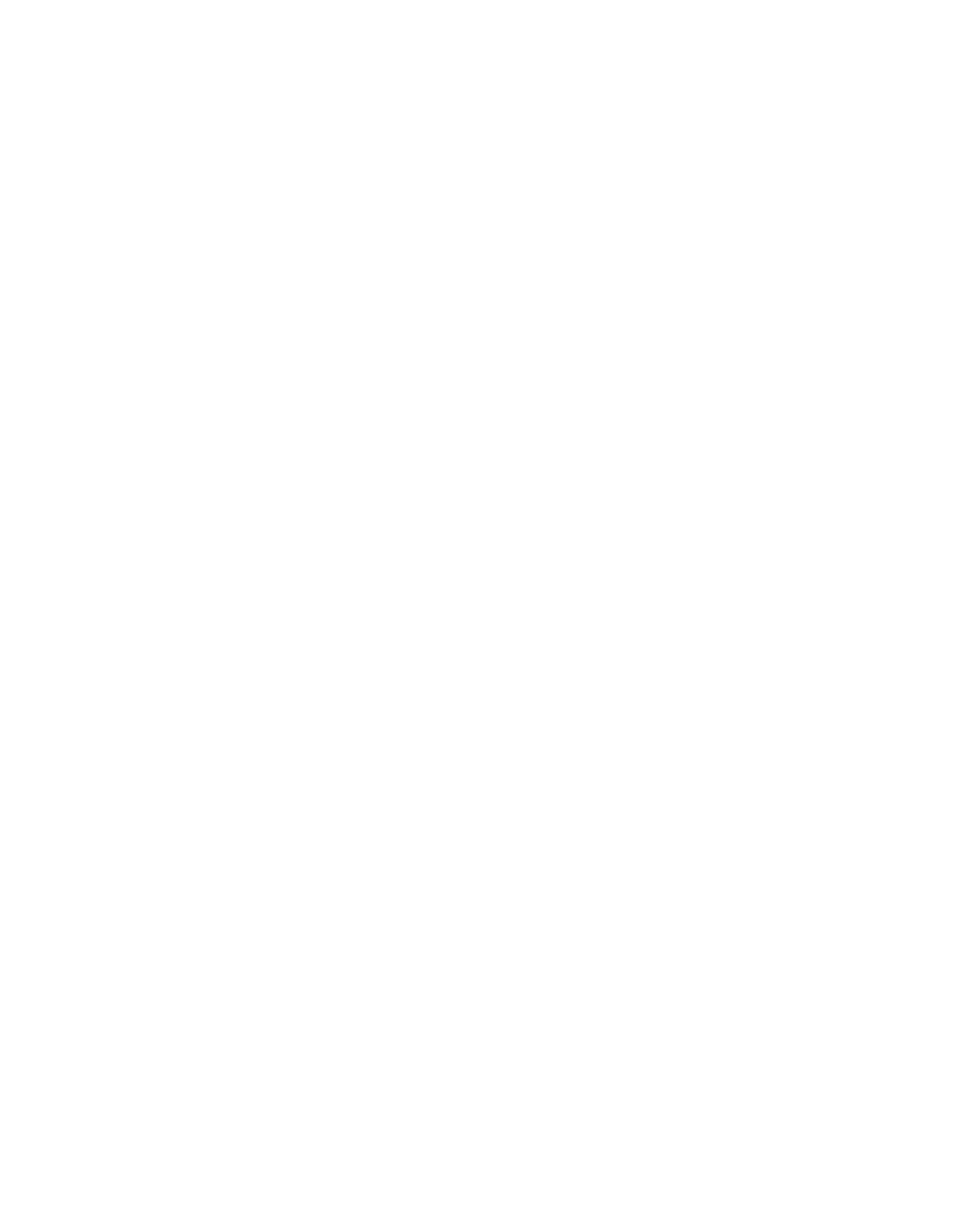#### **MONARCHIANISM**

Samuel J. Mikolaski *New International Dictionary of the Christian Church,* ed. J. D. Douglas Grand Rapids: Zondervan 1974, p. 670

MONARCHIANISM. The name is applied to a second- and third-century theological movement centered chiefly in Asia Minor and Rome, but also common elsewhere. The term "Monarchians" was coined by Tertullian in the third century. While the word can sustain an orthodox view of the Trinity, it usually described those who opted for a unipersonal rather than trinitarian view of the divine nature in order to preserve the unity of God.

Two forms of the doctrine are discernible. First, Adoptianist or Dynamic Monarchianism, which centers on the problems raised by Christology in early Christian times. In this view Jesus is regarded as a unique man who was divinely energized by the Holy Spirit (usually thought of as occurring at his baptism) and called to be the Son of God. Theodotus of Byzantium expounded such a view at Rome, about A.D. 210. Similar views were held by Paul of Samosata. Much earlier the Ebionites and Cerinthus (a contemporary of the Apostle John at Ephesus) maintained that Jesus was a divinely energized Galilean. 1 John condemns this viewpoint (cf. 5:6).

Second, Modalistic Monarchianism, Patripassianism, or Sabellianism. The incarnation of God the Father was put forward in an effort to maintain both the divinity of the Son and the unity of God. This view was influential at Rome about A.D. 200 through Noetus, Praxeas, and Sabellius. It was vigorously opposed by Tertullian in North Africa and Hippolytus at Rome. The Patripassian nickname relates to Tertullian's gibe that by his teaching Praxeas "put the Paraclete to flight and crucified the Father." The Modalist appellation concerns their representation of God as revealed at one time under the mode of Father, at another under the mode of Son, and at another under the mode of the Holy Spirit. According to Hippolytus, Noetus taught that if Christ is God, he is surely the Father, or else not Cod; therefore, if Christ suffered, then God suffered.

Dynamic and Modalistic Monarchianism represented erroneous early attempts to assimilate the empirical facts of the Christian faith associated with the person of Jesus Christ and the Pentecostal descent of the Spirit to an unrevised notion of unity. The facts of the biblical revelation demanded recognition to the full personhood of the Father, the Son, and the Holy Spirit. Only gradually did Christians acquire categories and a language adequate to the new revelation.

See INCARNATION; TRINITY; SUBORDINATIONISM.

BIBLIOGRAPHY: G. L. Prestige, *Fathers and Heretics* (1940); H. Bettenson, *Documents of the Christian Church* (1946); H.E.W. Turner, *The Pattern of Christian Truth* (1954); J.N.D. Kelly, *Early Christian Doctrines* (1958); B. Altaner, *Patrology* (1958).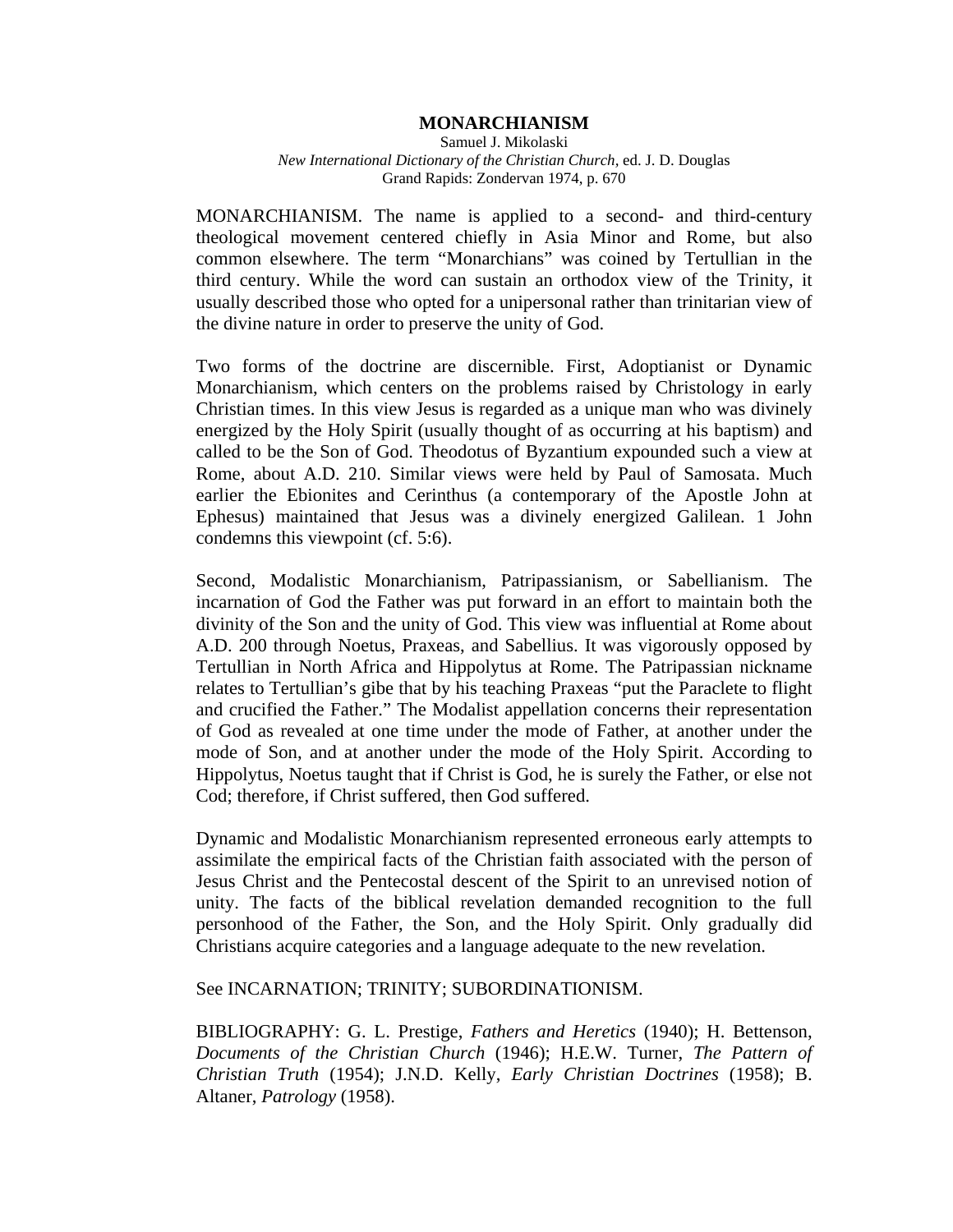### **NEOPLATONISM**

Samuel J. Mikolaski *New International Dictionary of the Christian Church,* ed. J. D. Douglas Grand Rapids: Zondervan 1974, p. 698

NEOPLATONISM. This comprised probably the most important intellectual vehicle of the ancient world after the third century, though unlike Gnosticism it never acquired a comprehensive religious guise. Its roots lie in the prolific Platonic culture of Alexandria, which had displaced Athens as the intellectual center of the world. Its founder, Plotinus, was influenced by the unknown philosopher Ammonius Saccas. There followed an outstanding philosophical progeny, including Porphyry and Boethius.

Neoplatonic influences on Christian thought were more as a catalyst and vehicle of thought than as a religion. Christian writers who employ Neoplatonic methods include Basil the Great, Nemesius of Emesa, Synesius of Cyrene, Nestorius (see NESTORIANISM), Augustine, and the treatises of Dionysius the Pseudo-Areopagite. In Neoplatonism the ultimate divine principle is above being. The divine light streams from the superabundance of the divine perfections and fades into the inexhaustible void. Existence is like a ladder with the top near to the light, but the bottom mired in the realm of the irrational and lifeless. By abstracting the particulars of existence or by sheer mystical illumination (a form of transcendental meditation) the mind can overcome the hindrances of the psyche to experience the sublime.

Neoplatonism aimed to overcome the duality between thought and ultimate reality by direct union of the soul with God. It maintained an infinite qualitative distinction and distance between the material world (including the flesh) and divine goodness; hence the ascription to Christ of a phantasmal body by some Neoplatonists because a real incarnation was unthinkable. Religious questions were of the utmost importance, based on a dualistic view of reality. Man should turn his face upward; science turns man's face to what is below him. They refused totally to see in the world the manifestation of a spiritual or divine principle. By contrast, Christianity brought the divine goodness down into the world in discrete personal, bodily form by the Incarnation. Salvation is by redemption through the Cross, based upon the creation of the world by Cod and His personal coming into it in human life, not by aspiration.

BIBLIOGRAPHY: W. Windelband, *History of Ancient Philosophy* (1910); A.E.J. Rawlinson, *Essays on the Trinity and the Incarnation* (1928); H.E.W. Turner, *The Pattern of Christian Truth* (1954); L Hodgson, *For Faith and Freedom* (1957); B. Altaner, *Patrology* (1958); C.C.J. Webb, *A History of Philosophy* (1964); J. Quasten, *Patrology* (1966).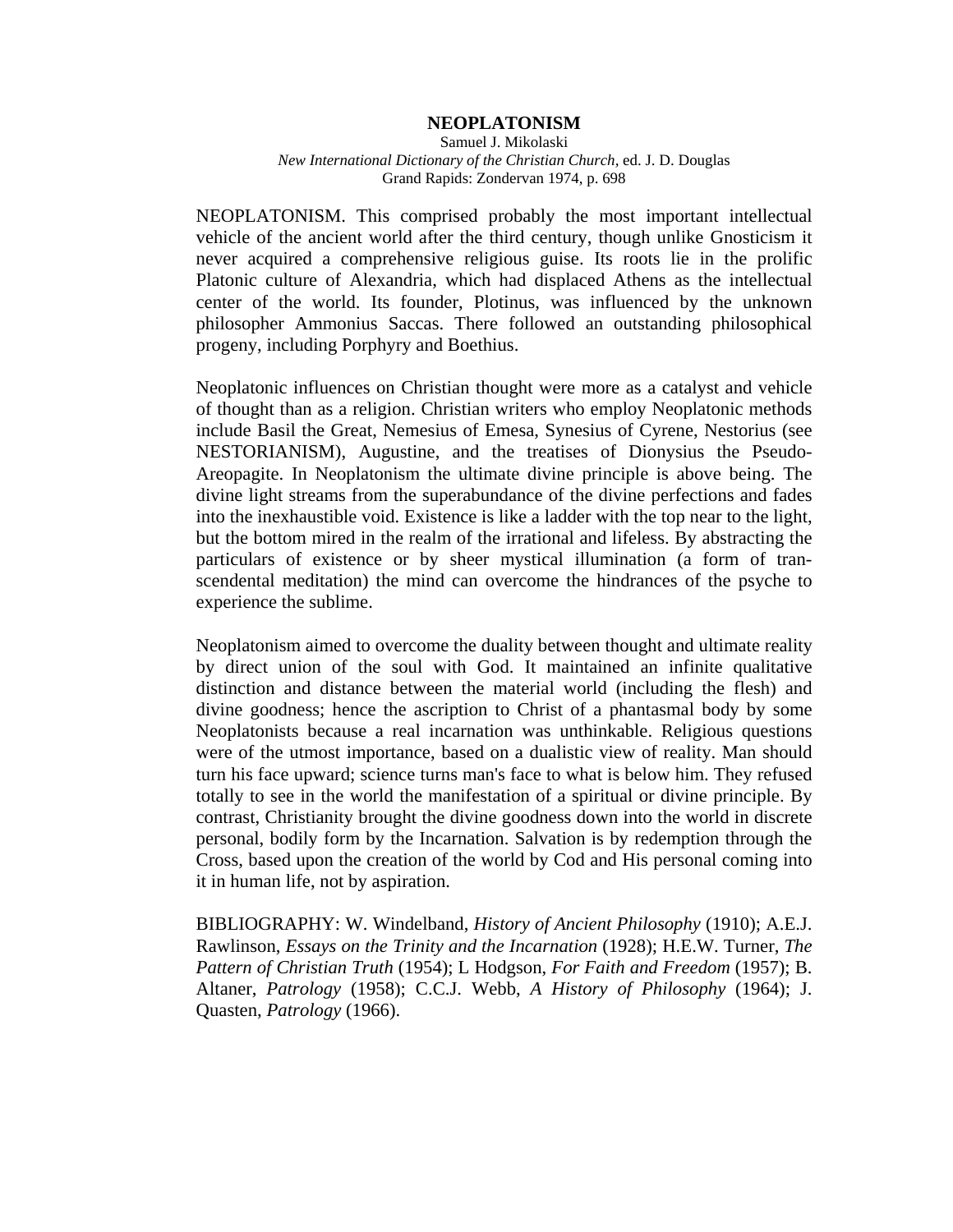## SABELLIANISM

#### Samuel J. Mikolaski *New International Dictionary of the Christian Church,* ed. J. D. Douglas Grand Rapids: Zondervan 1974, p. 870

SABELLIANISM. Another name for Modalistic Monarchianism or Patripassianism. This was an influential theological movement at the beginning of the third century A.D. It seems to have originated in Asia Minor. Noetus of Smyrna taught Patripassian views; his disciple Epigonus brought the teaching to Rome, where through Praxeas and Sabellius it gained a strong foothold. Sabellius, whose name is given to the movement, was active in Rome during the early third century. Tertullian in North Africa vigorously opposed Praxeas, as did Hippolytus at Rome. Motives for the struggle may not be unmixed. However, while Bishop Zephyrinus'at Rome fought Montanism (which Tertullian favored) and Zephyrinus and his successor Callistus' engaged in a bitter power struggle with Hippolytus, the theological implications of Sabellianism on the orthodox side were serious. A modern form of Sabellianism is Unitarianism.

Little is known about Noetus, Praxeas, and Sabellius except through the writings of Tertullian (Adversus Prazean) and Hippolytus (Refutation, Contra Noetum) and other secondary sources. Sabellianism was an attempt to solve the problem of how to accept the deity of Christ and also maintain the unity of God. The Sabellians achieved this at the expense of a trinity of persons in the Godhead. They reduced the status of the persons to modes or manifestations of the one God. The term is frequently coupled with the word "monarchy" to denote the primacy of God as the Father. The Son and Holy Spirit are thus revelatory and apparently temporal modes of God the Father's self-revelation. Tertullian sneered that Praxeas had put the Holy Spirit to flight and crucified the Father. If God the Father became incarnate, then He also suffered (Patripassianism).

See also: MONARCHIANISM (for bibliography); SUBORDINATIONISM; INCARNATION; TRINITY.